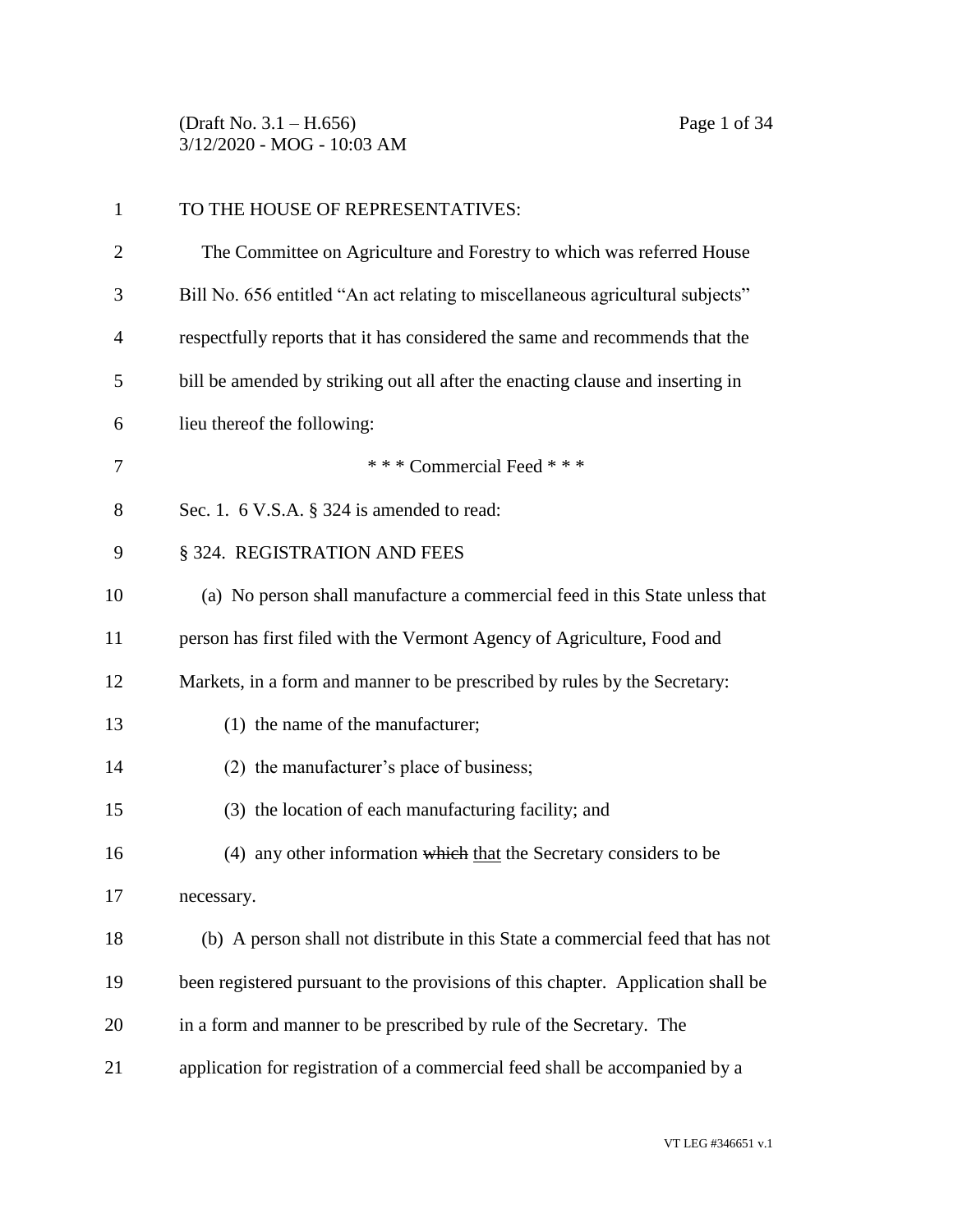### (Draft No. 3.1 – H.656) Page 2 of 34 3/12/2020 - MOG - 10:03 AM

| $\mathbf{1}$   | registration fee of \$105.00 per product. The registration fees, along with any      |
|----------------|--------------------------------------------------------------------------------------|
| $\overline{2}$ | surcharges collected under subsection (c) of this section, shall be deposited in     |
| 3              | the special fund created by subsection 364(e) of this title. Funds deposited in      |
| $\overline{4}$ | this account shall be restricted to implementing and administering the               |
| 5              | provisions of this title and any other provisions of the law relating to fertilizer, |
| 6              | lime, or seeds. If the Secretary so requests, the application for registration       |
| $\tau$         | shall be accompanied by a label or other printed matter describing the product.      |
| 8              | (c) No person shall distribute in this State any feed required to be registered      |
| 9              | under this chapter upon which the Secretary has placed a withdrawal from             |
| 10             | distribution order because of nonregistration. A surcharge of \$10.00, in            |
| 11             | addition to the registration fee required by subsection (b) of this section, shall   |
| 12             | accompany the application for registration of each product upon which a              |
| 13             | withdrawal from distribution order has been placed for reason of                     |
| 14             | nonregistration, and must be received before removal of the withdrawal from          |
| 15             | distribution order.                                                                  |
| 16             | (d) No person shall distribute a commercial feed product in the State that is        |
| 17             | labeled as bait or feed for white-tailed deer.                                       |
| 18             | *** Livestock Management ***                                                         |
| 19             | Sec. 2. $6$ V.S.A. $\S$ 768 is amended to read:                                      |
| 20             | §768. DUTIES OF DEALERS, TRANSPORTERS, AND PACKERS                                   |
|                |                                                                                      |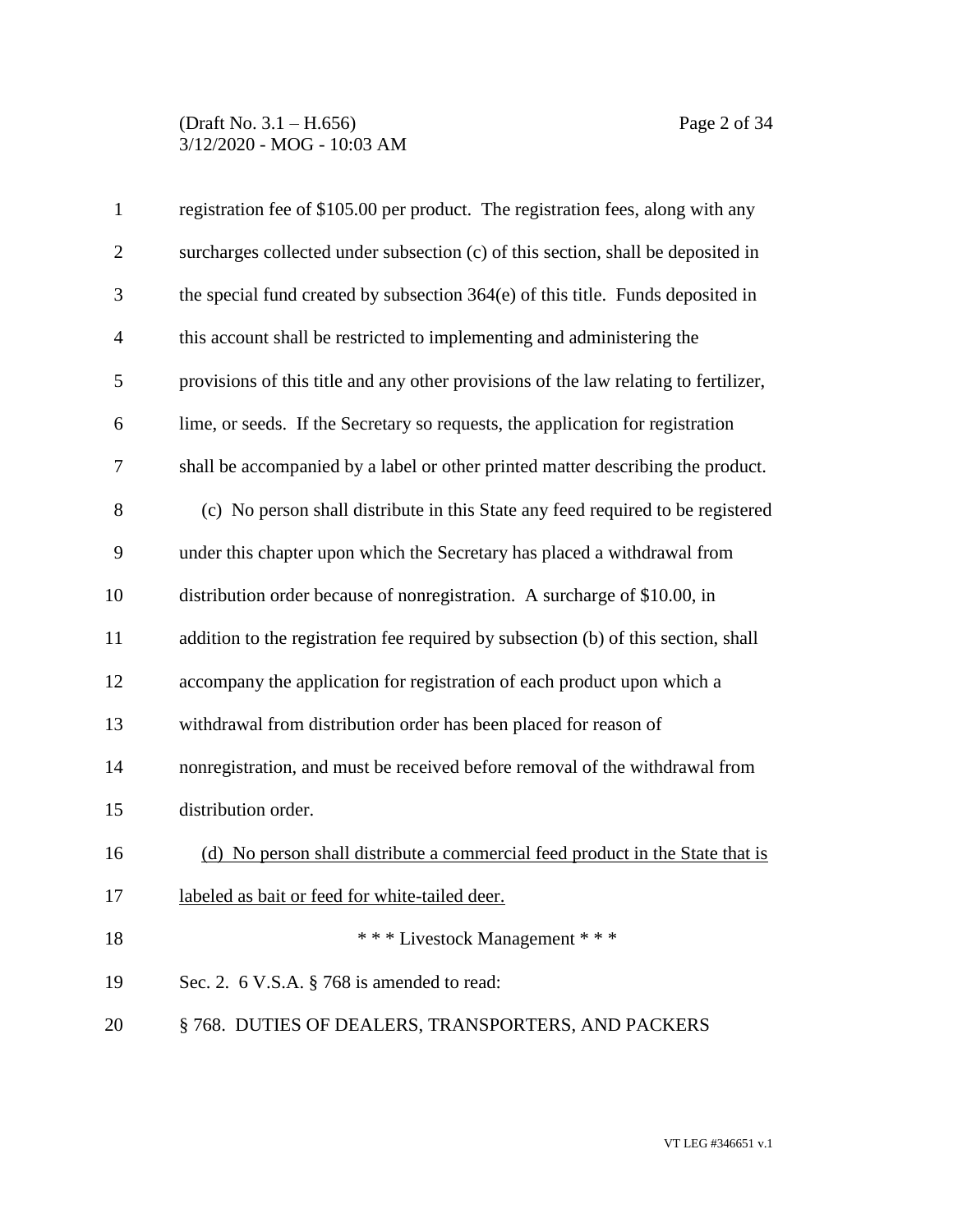| $\mathbf{1}$   | A livestock dealer, transporter, or packer licensed under section 762 of this      |
|----------------|------------------------------------------------------------------------------------|
| $\overline{2}$ | title shall:                                                                       |
| 3              | (1) Maintain in a clean and sanitary condition all premises, buildings,            |
| $\overline{4}$ | and conveyances used in the business of buying, selling, or transporting           |
| 5              | livestock or operating a livestock auction or sales ring.                          |
| 6              | (2) Submit premises, buildings, and conveyances to inspection and                  |
| 7              | livestock to inspection and test at any and such times as the Secretary may        |
| 8              | deem it necessary and advisable.                                                   |
| 9              | (3) Allow no livestock on livestock dealer's premises from herds or                |
| 10             | premises quarantined by the Secretary of Agriculture, Food and Markets.            |
| 11             | $(4)(A)$ Maintain, subject to inspection by the Secretary of Agriculture,          |
| 12             | Food and Markets or his or her agent, a record compliant with applicable State     |
| 13             | and federal statutes, rules, and regulations specified by the Secretary, including |
| 14             | the U.S. Department of Agriculture Animal Disease Traceability rule, 9 C.F.R.      |
| 15             | part 86. When not required under the requirements set forth in State and           |
| 16             | federal statute, the records required under this subdivision shall include:        |
| 17             | (i) all livestock purchased, repossessed, sold, or loaned by a                     |
| 18             | livestock dealer, transporter, or packer;                                          |
| 19             | (ii) the complete name and address of the person from whom                         |
| 20             | livestock was obtained and to whom delivered; and                                  |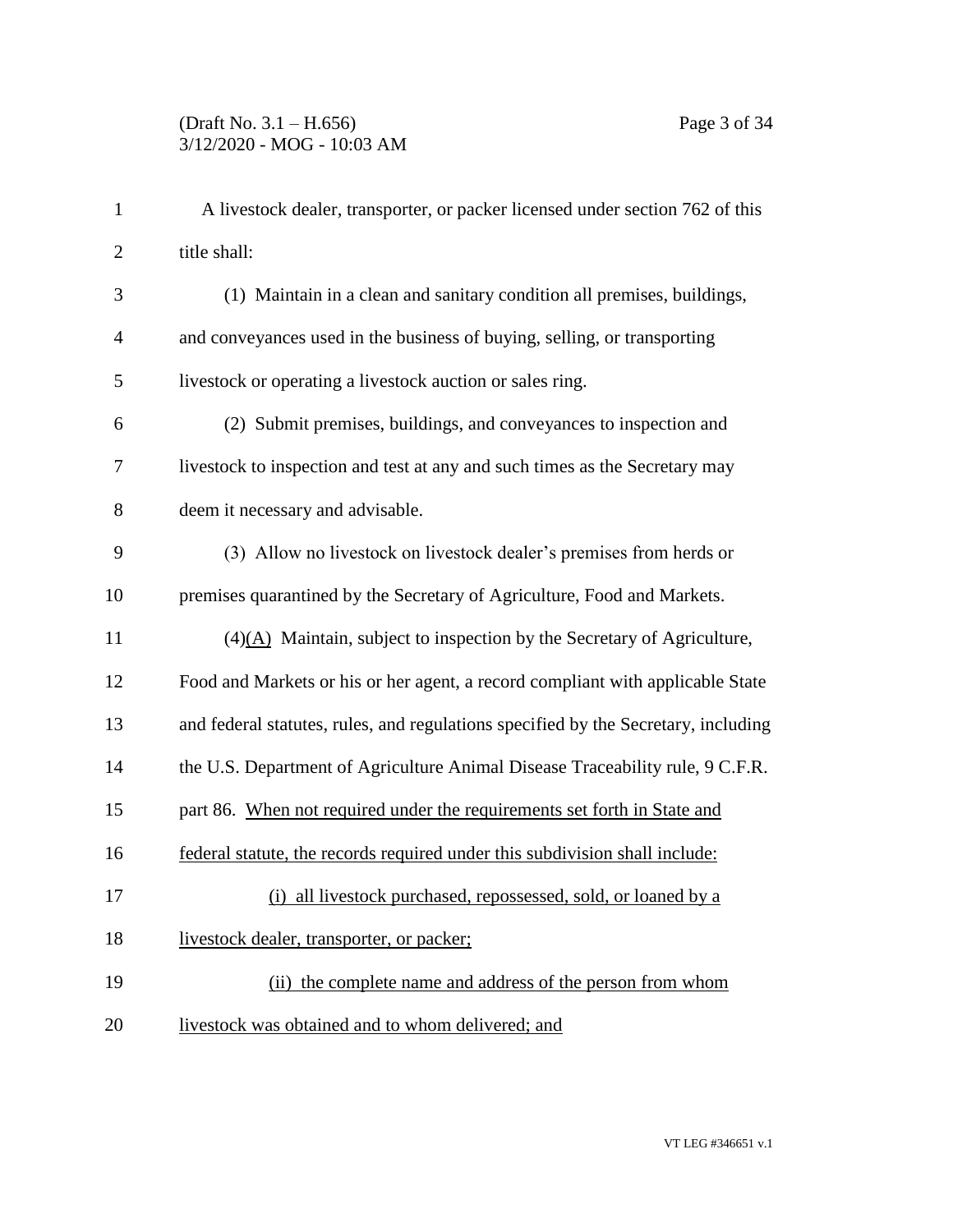# (Draft No. 3.1 – H.656) Page 4 of 34 3/12/2020 - MOG - 10:03 AM

| $\mathbf{1}$   | (iii) the official individual identification number that is required to            |
|----------------|------------------------------------------------------------------------------------|
| $\overline{2}$ | be applied to each livestock under the requirements of sections 1460, 1461,        |
| 3              | and 1461a of this title.                                                           |
| 4              | (B) For equine livestock, the requirements for the records to be                   |
| 5              | maintained and the method of individual identification are set forth under         |
| 6              | chapter 102, subchapter 2 of this title.                                           |
| 7              | (5) Abide by other reasonable rules that may be adopted by the                     |
| 8              | Secretary of Agriculture, Food and Markets to prevent the spread of disease. A     |
| 9              | copy of all applicable rules shall be provided to all livestock dealers, packers,  |
| 10             | and transporters licensed under the terms of section 762 of this title at the time |
| 11             | they first obtain a license.                                                       |
| 12             | (6) Pay the seller within 72 hours following the sale of the animal or             |
| 13             | animals.                                                                           |
| 14             | Sec. 3. 6 V.S.A. § 1165 is amended to read:                                        |
| 15             | § 1165. TESTING OF CAPTIVE DEER                                                    |
| 16             | (a) Definitions. As used in this section:                                          |
| 17             | (1) "Captive deer operation" means a place where deer are privately or             |
| 18             | publicly maintained, in an artificial manner, or held for economic or other        |
| 19             | purposes within a perimeter fence or confined space.                               |
| 20             | (2) "Chronic wasting disease" or "CWD" means a transmissible                       |
| 21             | spongiform encephalopathy.                                                         |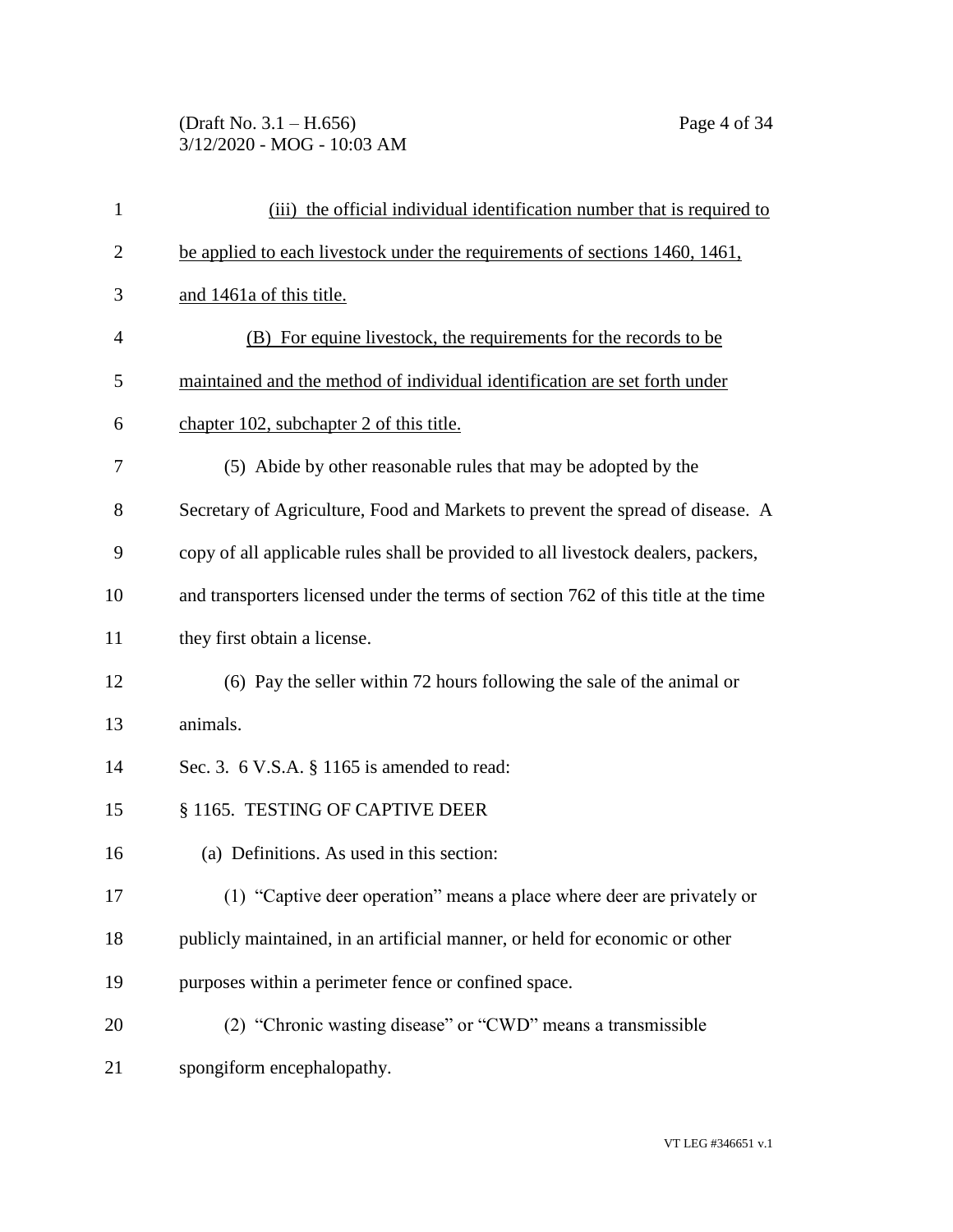### (Draft No. 3.1 – H.656) Page 5 of 34 3/12/2020 - MOG - 10:03 AM

| $\mathbf{1}$   | (b) Testing. A person operating a captive deer operation under the                 |
|----------------|------------------------------------------------------------------------------------|
| $\overline{2}$ | jurisdiction of the Secretary of Agriculture, Food and Markets shall inform the    |
| 3              | Secretary when a captive deer in his or her control dies or is sent to slaughter.  |
| $\overline{4}$ | The person operating the captive deer operation shall make the carcass of a        |
| 5              | deceased or slaughtered animal available to the Secretary for testing for CWD.     |
| 6              | (c) Cost. The cost of CWD testing required under this section shall be paid        |
| 7              | by the Secretary and shall not be assessed to the person operating the captive     |
| 8              | deer operation from which a tested captive deer originated assessed to the         |
| 9              | person operating the captive deer operation from which the tested captive deer     |
| 10             | originated.                                                                        |
| 11             | Sec. 4. 6 V.S.A. § 1461a is amended to read:                                       |
| 12             | § 1461a. INTRASTATE MOVEMENT                                                       |
| 13             | (a) The Secretary of Agriculture, Food and Markets shall require Except as         |
| 14             | provided under subsection (b) of this section, all livestock being transported     |
| 15             | within the State to shall satisfy the requirements for official identification for |
| 16             | interstate movement under the U.S. Department of Agriculture Animal Disease        |
| 17             | Traceability rule, 9 C.F.R. part 86, including any future amendments to the        |
| 18             | rule, prior to leaving the premises of origin, regardless of the reason for        |
| 19             | movement or duration of absence from the premises.                                 |
| 20             | $(b)(1)$ Livestock transported from the premises of origin for purposes of         |
| 21             | receiving veterinary care at a hospital in this State are exempt from the          |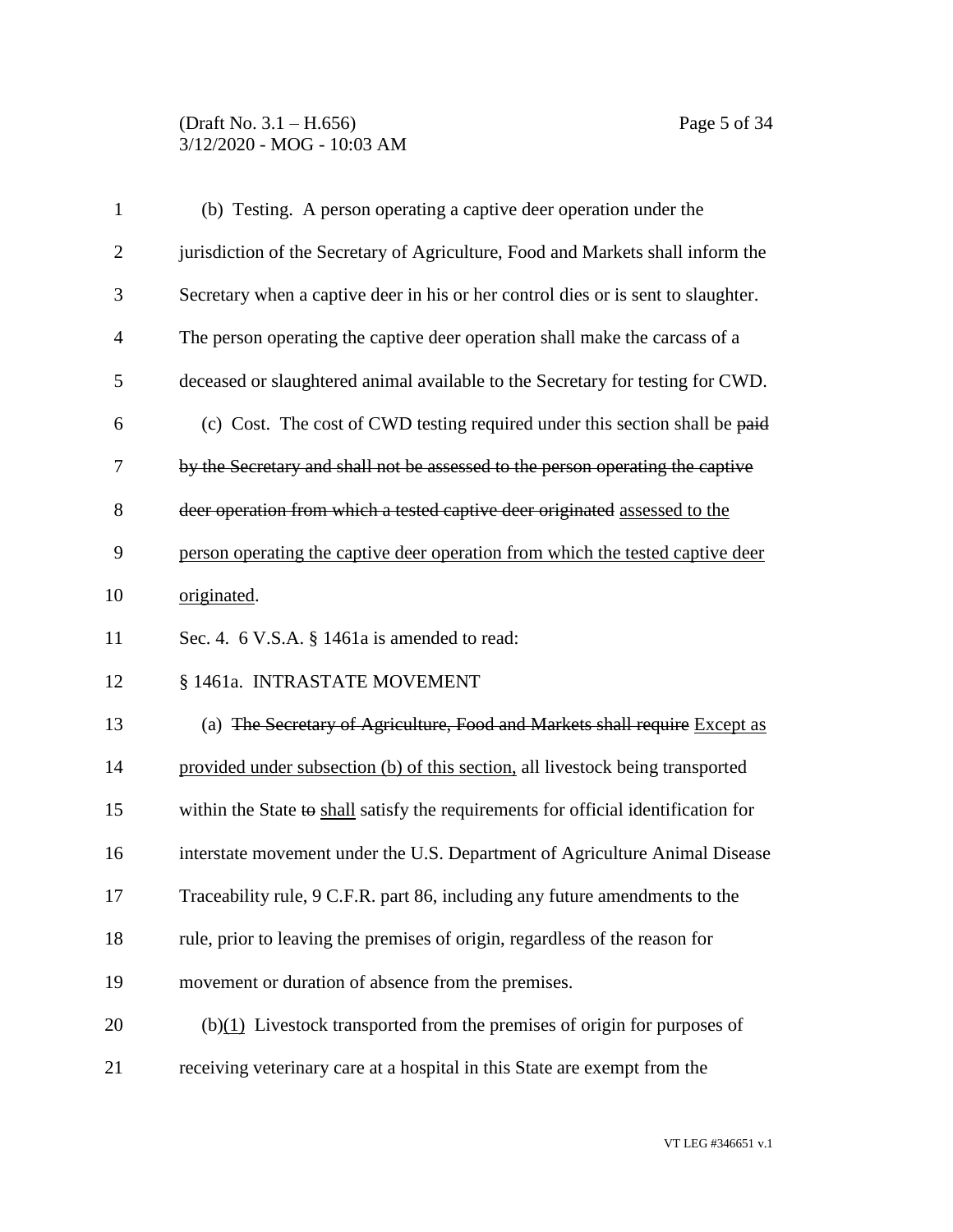# (Draft No. 3.1 – H.656) Page 6 of 34 3/12/2020 - MOG - 10:03 AM

| $\mathbf{1}$   | requirements of subsection (a) of this section, provided that the livestock are      |
|----------------|--------------------------------------------------------------------------------------|
| $\overline{2}$ | returned to the premises of origin immediately following the conclusion of           |
| 3              | veterinary care.                                                                     |
| $\overline{4}$ | (2) The Secretary, by procedure, may waive the requirements of                       |
| 5              | subsection (a) for certain types or categories of intrastate transport of livestock. |
| 6              | (c) Livestock and poultry that are transported to a commercial slaughter             |
| $\overline{7}$ | facility within the State shall not be removed from the facility without the         |
| 8              | facility's owner's first obtaining written permission from the State                 |
| 9              | Veterinarian. For purposes of this section, arrival of the conveyance onto           |
| 10             | facility property and the offloading of livestock or poultry constitutes transport   |
| 11             | to a slaughter facility, regardless of whether the animals have been presented       |
| 12             | for antemortem inspection. The State Veterinarian may require inspection and         |
| 13             | testing prior to issuing consent for removal.                                        |
| 14             | (d) Vermont-origin livestock and poultry that are transported to a slaughter         |
| 15             | facility outside this State shall not be removed from the facility and returned to   |
| 16             | Vermont without the facility's owner first obtaining written permission from         |
| 17             | the State Veterinarian. For purposes of this section, arrival of the conveyance      |
| 18             | onto facility property constitutes transport to a slaughter facility, regardless of  |
| 19             | whether the animals have been offloaded or presented for antemortem                  |
| 20             | inspection. The State Veterinarian may require inspection and testing prior to       |
| 21             | issuing consent for removal.                                                         |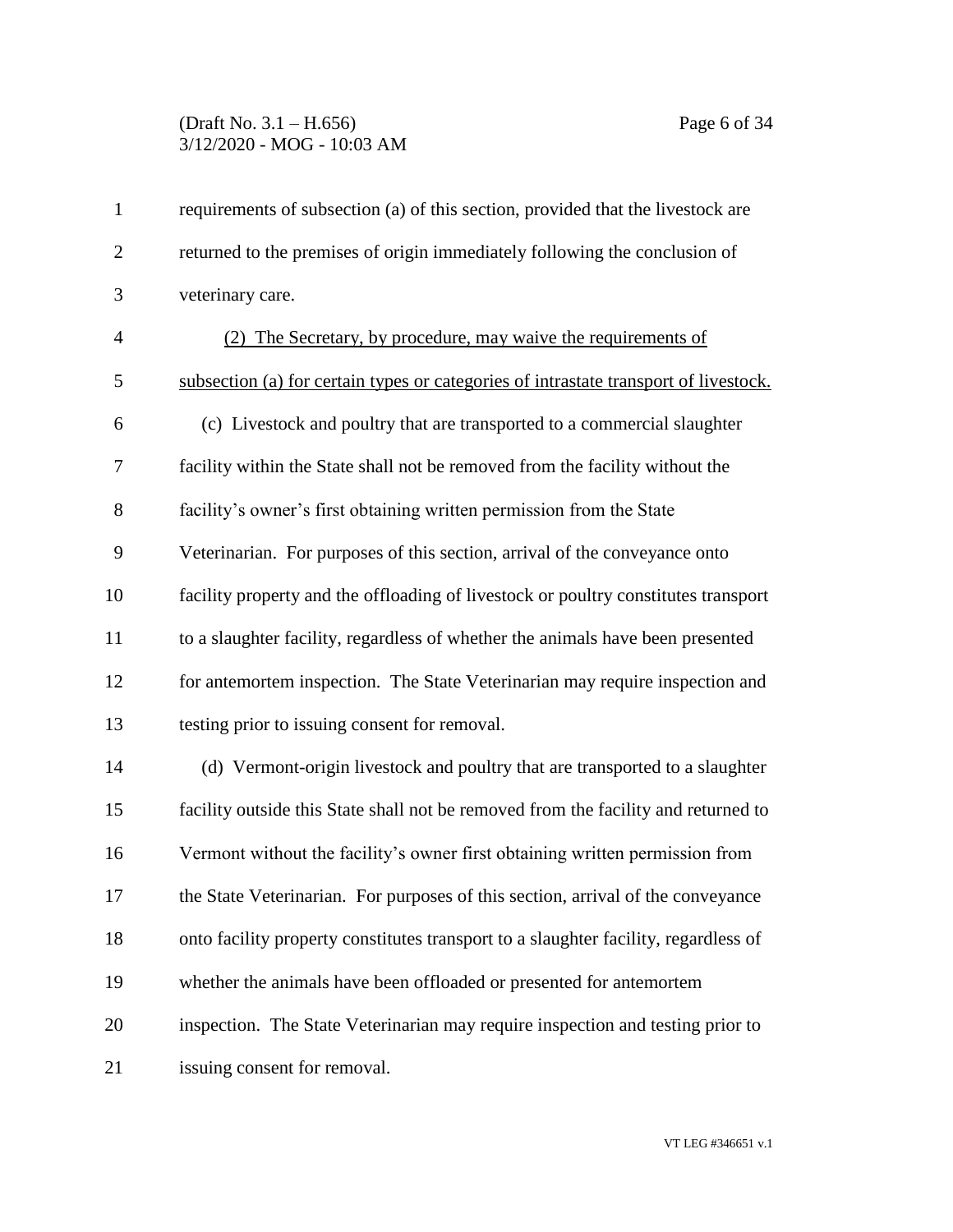### (Draft No. 3.1 – H.656) Page 7 of 34 3/12/2020 - MOG - 10:03 AM

| $\mathbf{1}$   | (e) A person shall not transport out-of-state livestock or poultry into             |
|----------------|-------------------------------------------------------------------------------------|
| $\overline{2}$ | Vermont for slaughter or other purpose without written consent from the State       |
| 3              | Veterinarian if the livestock or poultry is classified as a suspect or a reactor by |
| $\overline{4}$ | the U.S. Department of Agriculture or was exposed to livestock or poultry           |
| 5              | classified as a suspect or a reactor.                                               |
| 6              | *** Apiaries ***                                                                    |
| $\tau$         | Sec. 5. 6 V.S.A. § 3023 is amended to read:                                         |
| 8              | § 3023. REGISTRATION; REPORT                                                        |
| 9              | (a) Registration. A person who is the owner of any bees, apiary, colony, or         |
| 10             | hive in the State shall register with the Secretary in writing on a form provided   |
| 11             | by the Secretary.                                                                   |
| 12             | (b) Report. Annually the owner of any bees, apiary, colony, or hive                 |
| 13             | registered under subsection (a) of this section shall submit a report to the        |
| 14             | Secretary that includes all of the following information:                           |
| 15             | (1) The location of all apiaries and number of colonies that the person             |
| 16             | owns. The location of an apiary shall become its registered location, provided      |
| 17             | that the apiary is located in accordance with the requirements of section 3034      |
| 18             | of this title.                                                                      |
| 19             | (2) Whether the location of any apiary will change within two weeks of              |
| 20             | the date that the report is submitted unless the change of location is to provide   |
| 21             | pollination services and the colonies will be returned to a registered apiary.      |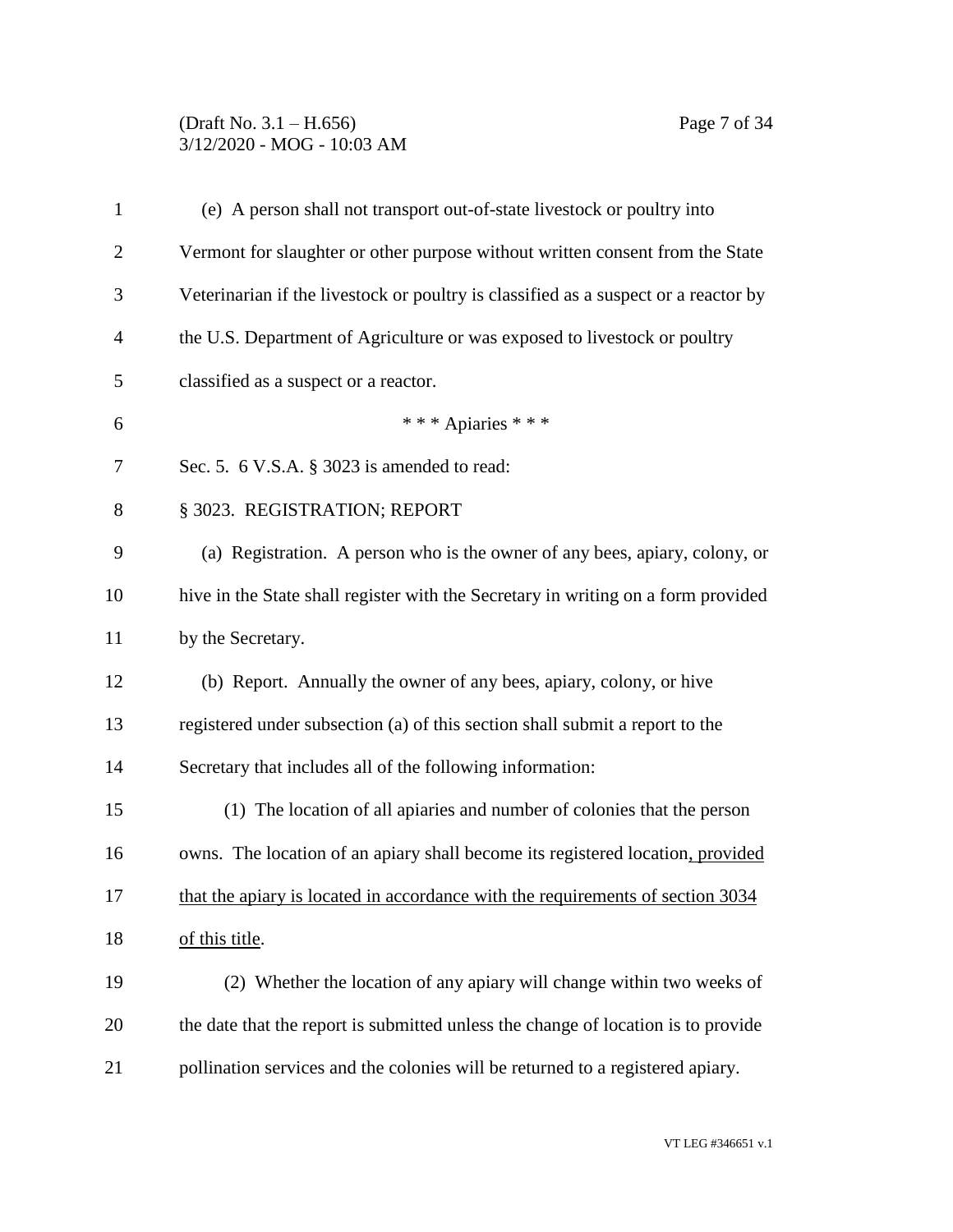# (Draft No. 3.1 – H.656) Page 8 of 34 3/12/2020 - MOG - 10:03 AM

| $\mathbf{1}$   | Hives from a registered apiary may be moved to another registered apiary           |
|----------------|------------------------------------------------------------------------------------|
| $\overline{2}$ | without reregistering.                                                             |
| 3              | (3) Whether a serious disease was discovered within any hive or colony             |
| $\overline{4}$ | in a registered apiary.                                                            |
| 5              | (4) Whether the owner transported into the State any colonies or used              |
| 6              | equipment, except as authorized under subsection 3032(c) of this title.            |
| 7              | (5) Whether the owner is engaged in the rearing of queen bees or any               |
| 8              | other bees for sale, if applicable.                                                |
| 9              | (6) A current varroa mite and pest mitigation plan for each registered             |
| 10             | apiary.                                                                            |
| 11             | (c) Notification of Secretary. The owner of any bees, apiary, colony, or           |
| 12             | hive registered under subsection (a) of this section shall notify the Secretary as |
| 13             | soon as practicable of the detection within an apiary or hive of American          |
| 14             | foulbrood disease or other disease designated by the Secretary.                    |
| 15             | Sec. 6. 6 V.S.A. § 3025 is amended to read:                                        |
| 16             | § 3025. SECOND INSPECTION OF DISEASED COLONIES;                                    |
| 17             | <b>DESTRUCTION</b>                                                                 |
| 18             | The Secretary or his or her inspectors shall inspect all diseased apiaries a       |
| 19             | second time no less than 10 days after the first inspection. If the existence of   |
| 20             | disease within the apiary has been confirmed by a federal laboratory approved      |
| 21             | by the Secretary, the inspector may destroy any colonies of bees if he or she      |
|                |                                                                                    |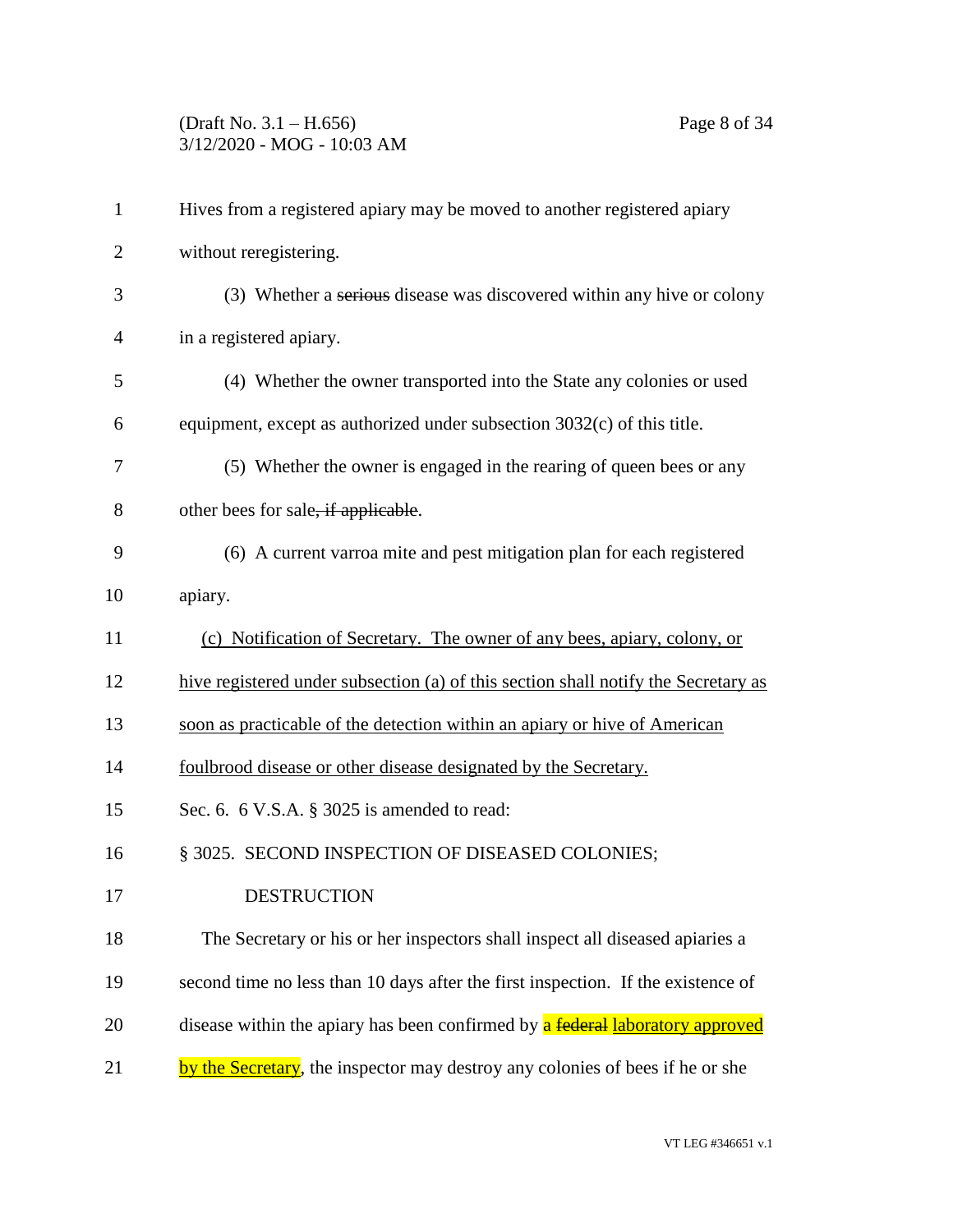#### (Draft No. 3.1 – H.656) Page 9 of 34 3/12/2020 - MOG - 10:03 AM

| $\mathbf{1}$   | finds them not cured of such disease, or not treated or handled according to his |
|----------------|----------------------------------------------------------------------------------|
| $\overline{2}$ | or her instructions, together with honey combs, hives, or other equipment,       |
| 3              | without recompense to the owner thereof. This section shall not preclude an      |
| 4              | inspector from destroying diseased colonies at any time with the consent of the  |
| 5              | owner or his or her agent.                                                       |
| 6              | Sec. 7. $6$ V.S.A. $\S$ 3028 is amended to read:                                 |
| 7              | § 3028. TRAFFIC IN BEES; INSPECTION; CERTIFICATION                               |
| 8              | A person engaged in the rearing of bees for sale shall have his or her apiary    |
| 9              | inspected by the Secretary prior to sale at least twice during once each summer  |
| 10             | season and, if any disease is found which is injurious to bees, shall at once    |
| 11             | cease to ship bees from such diseased apiary until the Secretary declares, in    |
| 12             | writing, such apiary free from all such diseases, and whenever the Secretary     |
| 13             | shall find the apiary rearing bees for sale free from disease, he or she shall   |
| 14             | furnish the owner with a certificate to that effect.                             |
| 15             | Sec. 8. 6 V.S.A. § 3032 is amended to read:                                      |
| 16             | § 3032. TRANSPORTATION OF BEES OR USED EQUIPMENT INTO                            |
| 17             | THE STATE                                                                        |
| 18             | (a) Except as provided under subsections (c) and (d) of this section, bees,      |
| 19             | used equipment, or colonies shall not be brought into the State of Vermont       |
| 20             | unless approved by the Secretary by permit. The Secretary shall not approve      |
| 21             | the import of bees, used equipment, or colonies from out of state unless         |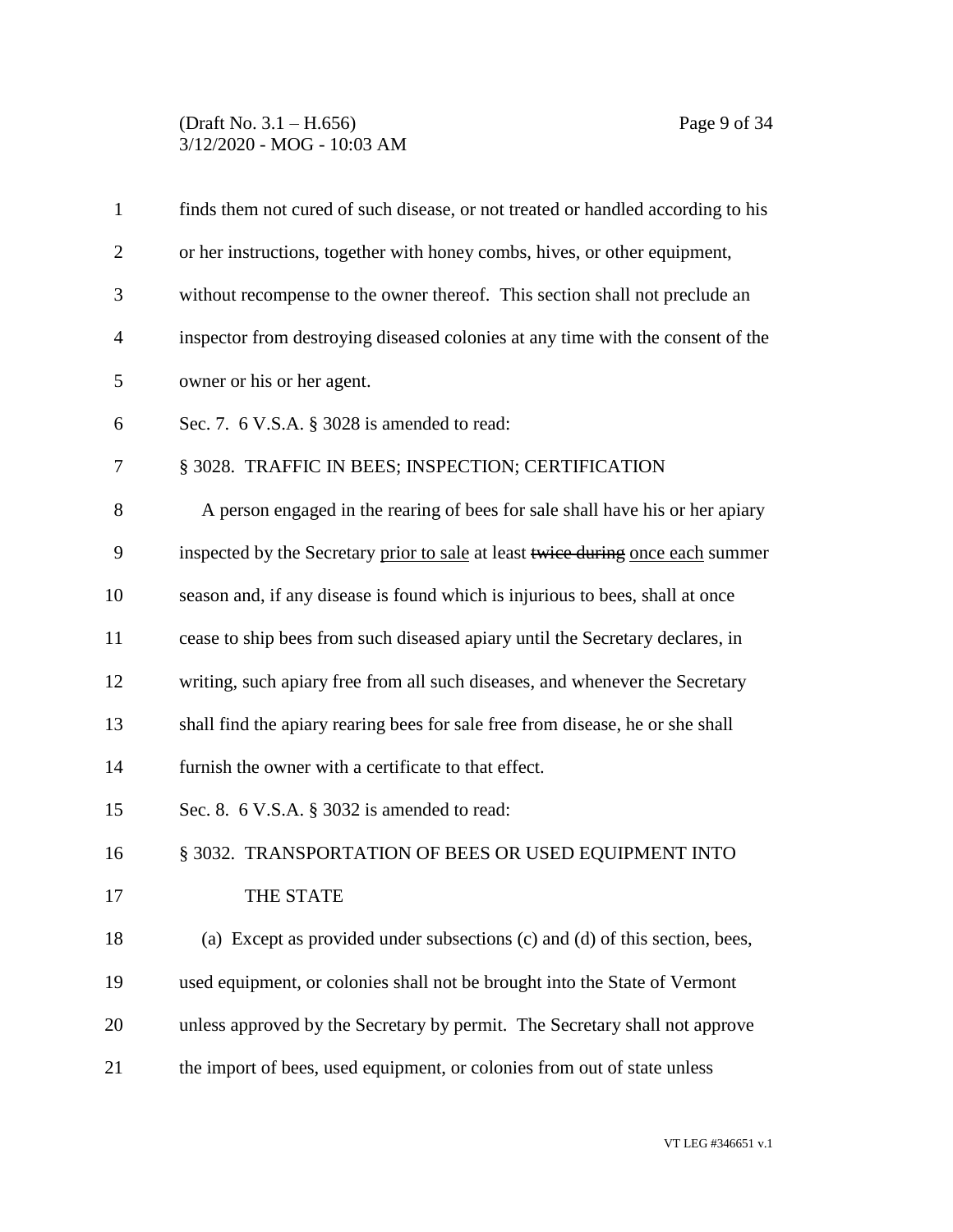### (Draft No. 3.1 – H.656) Page 10 of 34 3/12/2020 - MOG - 10:03 AM

| $\mathbf{1}$   | accompanied by a valid certificate of inspection within the previous $60\frac{45}{12}$ days |
|----------------|---------------------------------------------------------------------------------------------|
| $\overline{2}$ | from the state or country of origin stating that the bees, used equipment, or bee           |
| 3              | colonies are free from bee disease.                                                         |
| $\overline{4}$ | (b) Any person, other than a common carrier, who knowingly transports or                    |
| 5              | causes to be transported used equipment or colonies to a point within this State            |
| 6              | shall provide the Secretary with a copy of the certificate of inspection not more           |
| 7              | than 72 hours after an approved import permit and certificate of inspection no              |
| 8              | less than 10 days prior to entry into this State.                                           |
| 9              | (c) This section shall not apply to a shipment of bees, equipment, or                       |
| 10             | colonies that originated outside the State and is destined for another point that           |
| 11             | is also located outside this State.                                                         |
| 12             | (d) The Secretary shall not require an import permit or a valid certificate of              |
| 13             | inspection under subsection (a) of this section for bees, used equipment, or                |
| 14             | colonies that:                                                                              |
| 15             | (1) are registered in Vermont;                                                              |
| 16             | (2) were transported not more than 75 miles from the registered location                    |
| 17             | of the owner of the bees or colonies; and                                                   |
| 18             | (3) are imported back into the State within $90$ 30 days of the date of                     |
| 19             | original transport.                                                                         |
| 20             | Sec. 9. $6$ V.S.A. $\S$ 3033 is amended to read:                                            |
| 21             | § 3033. SHIPPING BEES OR EQUIPMENT INTO ANOTHER STATE OR                                    |
|                |                                                                                             |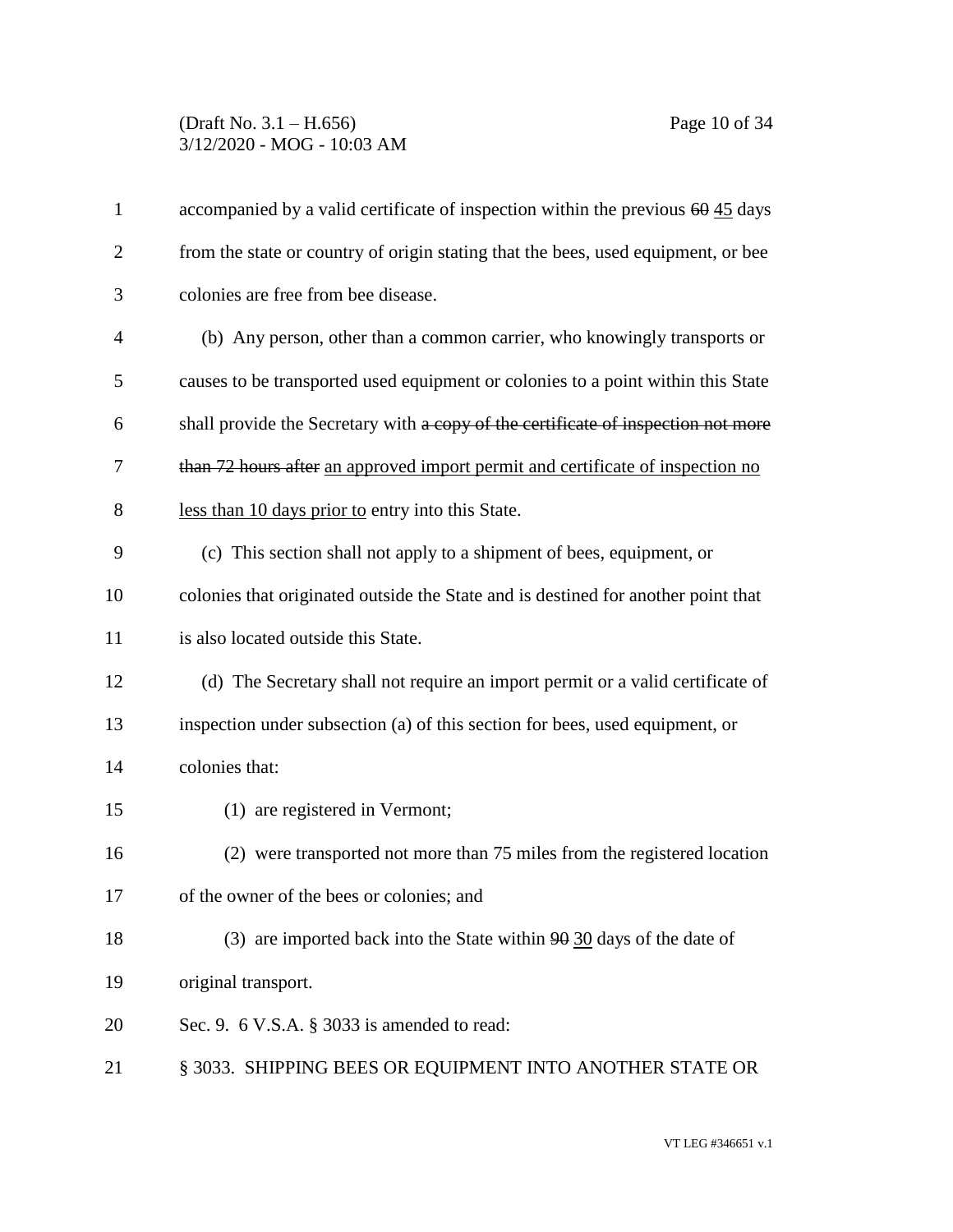| $\mathbf{1}$   | COUNTRY; APPLICATION FOR INSPECTION; EXPENSES;                                 |
|----------------|--------------------------------------------------------------------------------|
| $\overline{2}$ | <b>CERTIFICATE</b>                                                             |
| 3              | (a) If an owner wishes to ship bees or equipment into another state or         |
| 4              | country he or she may apply to the Secretary for an inspection for serious bee |
| 5              | diseases likely to prevent the acceptance of the bees or beekeeping equipment  |
| 6              | in the state or country.                                                       |
| 7              | (b) Upon receipt of the application, or as soon thereafter as may be           |
| 8              | conveniently practicable, the Secretary shall comply with the request.         |
| 9              | Sec. 10. $6$ V.S.A. $\S$ 3034 is amended to read:                              |
| 10             | § 3034. ESTABLISHING AN APIARY LOCATION                                        |
| 11             | No person shall locate an apiary within two miles of an existing apiary        |
| 12             | registered to a different person, with the following exceptions:               |
| 13             | (1) a person may locate an apiary anywhere on his or her own property;         |
| 14             | (2) beekeepers with a total ownership of ten hives or less shall be            |
| 15             | exempt from this restriction;                                                  |
| 16             | (3) existing apiaries so long as they are properly registered with the         |
| 17             | State are exempt;                                                              |
| 18             | (4) a person may locate an apiary within two miles of another existing         |
| 19             | apiary provided the owner of the existing apiary gives written permission or   |
| 20             | the existing apiary has less than 15 hives; or                                 |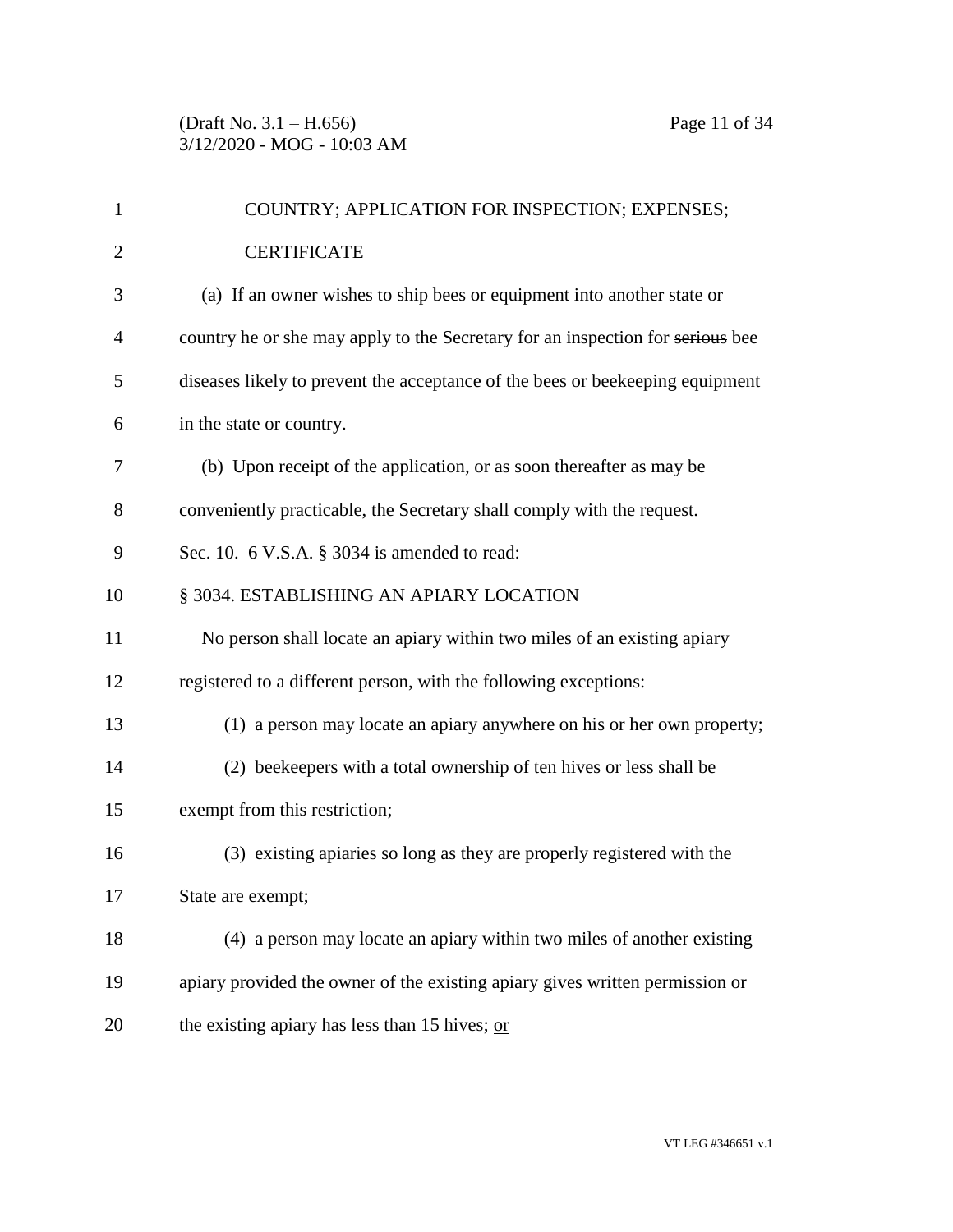# (Draft No. 3.1 – H.656) Page 12 of 34 3/12/2020 - MOG - 10:03 AM

| $\mathbf{1}$   | (5) if a registered apiary of 15 or more hives should fall below and            |
|----------------|---------------------------------------------------------------------------------|
| $\overline{2}$ | remain below 15 hives, anyone can petition the State and establish an apiary    |
| 3              | within two miles of the existing apiary provided the number of hives in the     |
| 4              | existing apiary stays below 15 for two years from the time of the petition. An  |
| 5              | apiary that loses the protection of the two-mile limit in this manner cannot be |
| 6              | built back above the number of hives it had at the end of the two-year period.  |
| 7              | *** Meat Inspection ***                                                         |
| 8              | Sec. 11. 6 V.S.A. § 3302 is amended to read:                                    |
| 9              | § 3302. DEFINITIONS                                                             |
| 10             | As used in this chapter, except as otherwise specified, the following terms     |
| 11             | shall have the meanings stated below:                                           |
| 12             | * * *                                                                           |
| 13             | (21) "Livestock" means any cattle, sheep, swine, goats, domestic                |
| 14             | rabbits, horses, mules, or other equines, whether live or dead.                 |
| 15             | * * *                                                                           |
| 16             | (24) "Meat food product" and "meat product" mean any product capable            |
| 17             | of use as human food which that is made wholly or in part from any meat or      |
| 18             | other portion of the carcass of any cattle, sheep, swine, domestic rabbits, or  |
| 19             | goats, excepting products which that are exempted from definition as a meat     |
| 20             | food product by the Secretary under conditions which that he or she may         |
| 21             | prescribe to assure that the meat or other portions of carcass contained in     |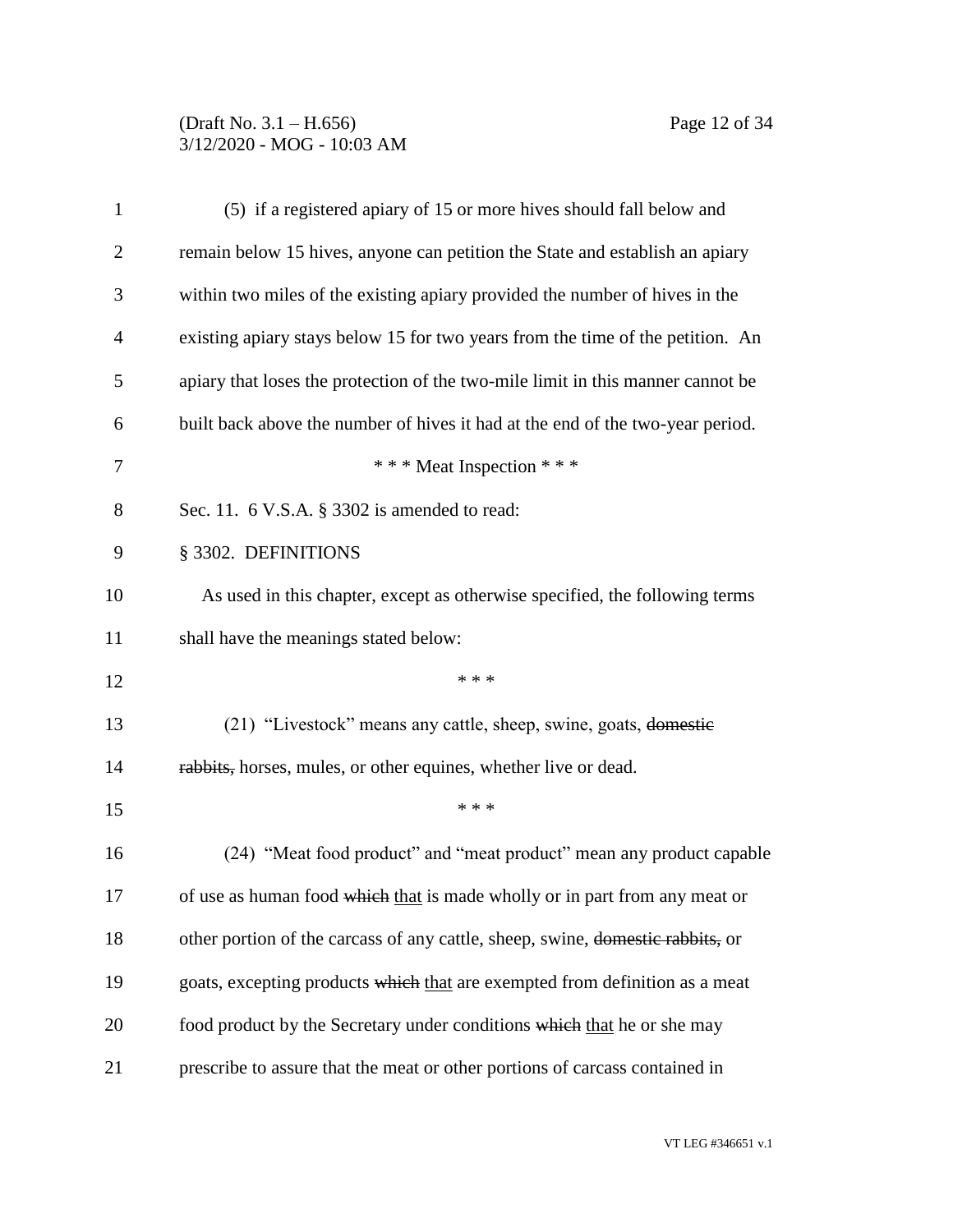## (Draft No. 3.1 – H.656) Page 13 of 34 3/12/2020 - MOG - 10:03 AM

| $\mathbf{1}$   | products are unadulterated and that products are not represented as meat food     |
|----------------|-----------------------------------------------------------------------------------|
| $\overline{2}$ | products. This term as applied to food products of equines shall have a           |
| 3              | meaning comparable to that provided in this subdivision with respect to cattle,   |
| $\overline{4}$ | sheep, swine, domestic rabbits, and goats.                                        |
| 5              | * * *                                                                             |
| 6              | *** Agricultural Water Quality ***                                                |
| 7              | Sec. 12. 6 V.S.A. §§ 4831 and 4832 are added to read:                             |
| 8              | § 4831. VERMONT SEEDING AND FILTER STRIP PROGRAM                                  |
| 9              | (a) The Secretary of Agriculture, Food and Markets is authorized to               |
| 10             | develop a Vermont critical source area seeding and filter strip program in        |
| 11             | addition to the federal Conservation Reserve Enhancement Program in order to      |
| 12             | compensate farmers for establishing and maintaining harvestable perennial         |
| 13             | vegetative grassed waterways and filter strips on agricultural cropland           |
| 14             | perpendicular and adjacent to the surface waters of the State, including ditches. |
| 15             | Eligible acreage would include annually tilled cropland or a portion of           |
| 16             | cropland currently cropped as hay that will not be rotated into an annual crop    |
| 17             | for a 10-year period of time. Acreage that is currently managed as hay shall      |
| 18             | have a prior history of rotation as corn or other annual commodity crop.          |
| 19             | (b) Incentive payments from the Agency of Agriculture, Food and Markets           |
| 20             | shall be made at the outset of a 10-year agreement to establish or maintain the   |
| 21             | acreage as harvestable grassed waterway or filter strip.                          |
|                |                                                                                   |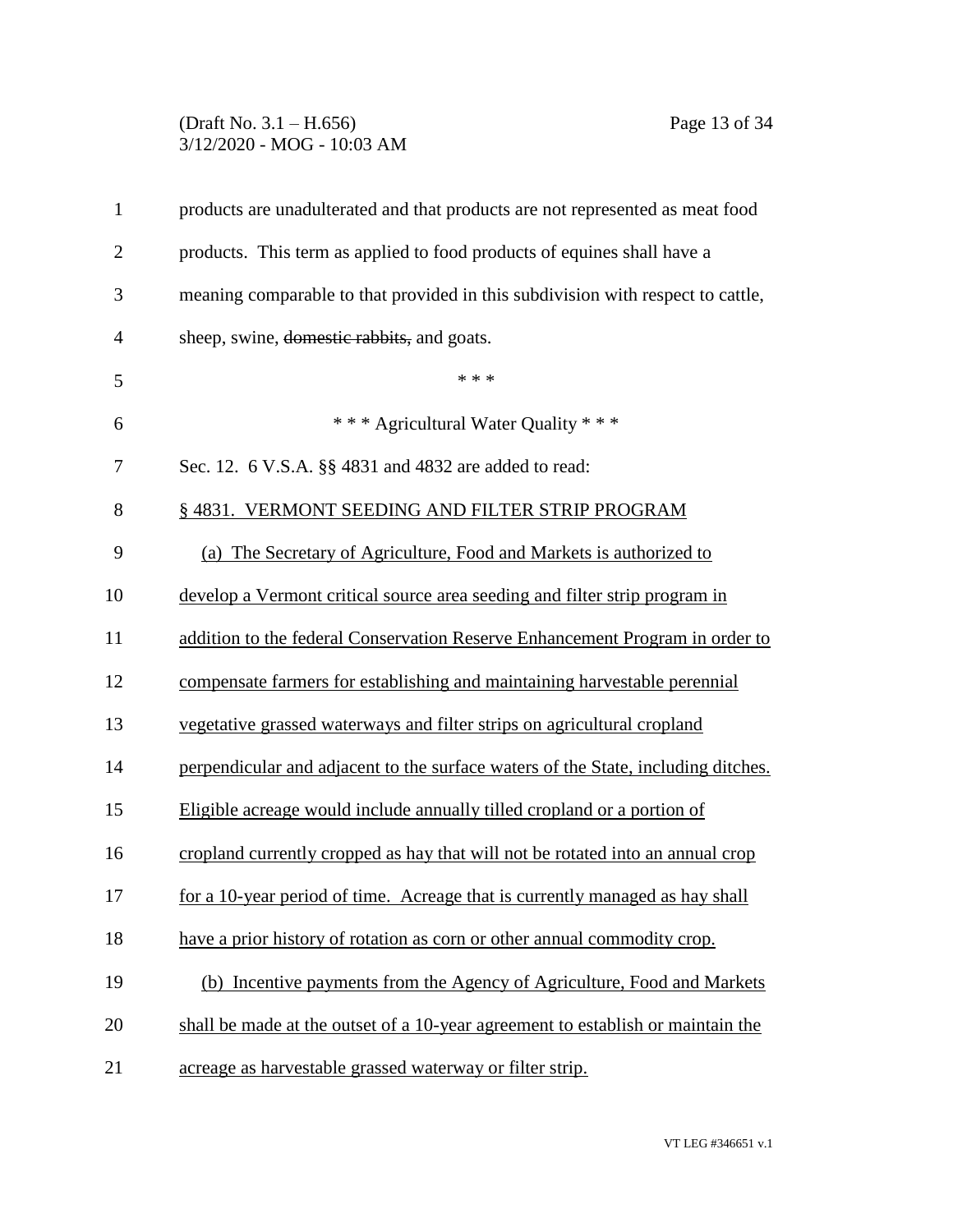(Draft No. 3.1 – H.656) Page 14 of 34 3/12/2020 - MOG - 10:03 AM

| $\mathbf{1}$   | (c) The Secretary of Agriculture, Food and Markets may establish by             |
|----------------|---------------------------------------------------------------------------------|
| $\overline{2}$ | procedure financial and technical criteria for the implementation and operation |
| 3              | of the Vermont critical source area seeding and filter strip program.           |
| 4              | (d) Land enrolled in the Vermont agricultural buffer program shall be           |
| 5              | considered to be in "active use" as that term is defined in 32 V.S.A.           |
| 6              | § 3752(15).                                                                     |
| 7              | § 4832. FARM AGRONOMIC PRACTICES PROGRAM                                        |
| 8              | (a) The Farm Agronomic Practices Assistance Program is created in the           |
| 9              | Agency of Agriculture, Food and Markets to provide the farms of Vermont         |
| 10             | with State financial assistance for the implementation of soil-based practices  |
| 11             | that improve soil quality and nutrient retention, increase crop production,     |
| 12             | minimize erosion potential, and reduce agricultural waste discharges. The       |
| 13             | following practices may be eligible for assistance to farms under the grant     |
| 14             | program:                                                                        |
| 15             | (1) conservation crop rotation;                                                 |
| 16             | $(2)$ cover cropping;                                                           |
| 17             | (3) strip cropping;                                                             |
| 18             | $(4)$ cross-slope tillage;                                                      |
| 19             | $(5)$ zone or no-tillage;                                                       |
| 20             | (6) pre-sidedress nitrate tests;                                                |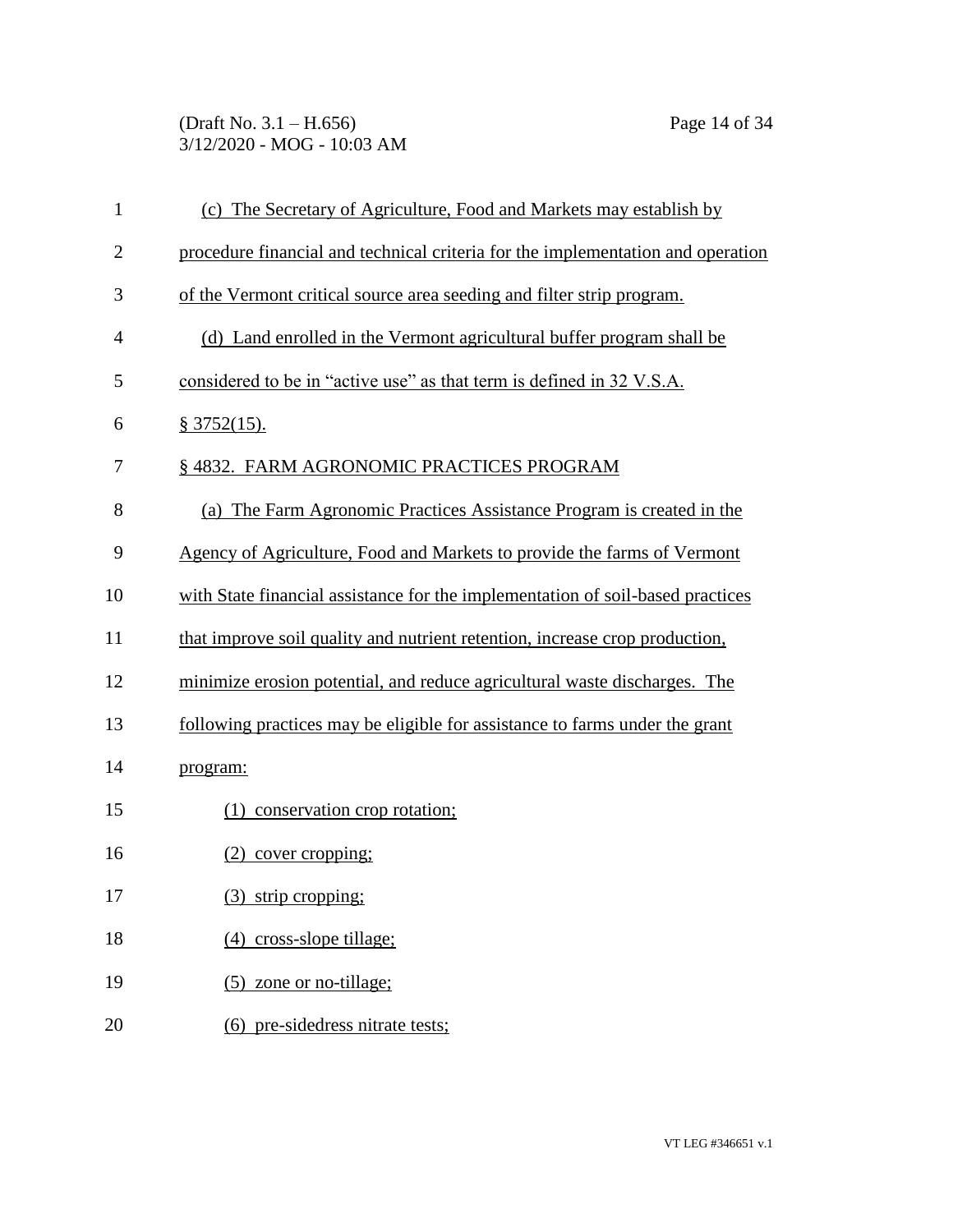# (Draft No. 3.1 – H.656) Page 15 of 34 3/12/2020 - MOG - 10:03 AM

| $\mathbf{1}$   | (7) annual maintenance of a nutrient management plan that is no longer         |
|----------------|--------------------------------------------------------------------------------|
| $\overline{2}$ | receiving funding under a State or federal contract, provided the maximum      |
| 3              | assistance provided to a farmer under this subdivision shall be \$2,000.00 per |
| 4              | year;                                                                          |
| 5              | (8) educational and instructional activities to inform the farmers and         |
| 6              | citizens of Vermont of:                                                        |
| 7              | (A) the impact on Vermont waters of agricultural waste discharges;             |
| 8              | and                                                                            |
| 9              | (B) the federal and State requirements for controlling agricultural            |
| 10             | waste discharges;                                                              |
| 11             | (9) implementing alternative manure application techniques; and                |
| 12             | (10) additional soil erosion reduction practices.                              |
| 13             | (b) Funding available under section 4827 of this title for nutrient            |
| 14             | management planning may be used to fund practices under this section.          |
| 15             | Sec. 13. REPEALS                                                               |
| 16             | <u>The following are repealed on July 1, 2020:</u>                             |
| 17             | (1) 6 V.S.A. chapter 215, subchapter 6 (critical source area seeding and       |
| 18             | filter strip program); and                                                     |
| 19             | (2) 6 V.S.A. chapter 215, subchapter 7 (farm agronomic practices               |
| 20             | program).                                                                      |
| 21             | Sec. 14. $6$ V.S.A. $\S$ 4871(d) is amended to read:                           |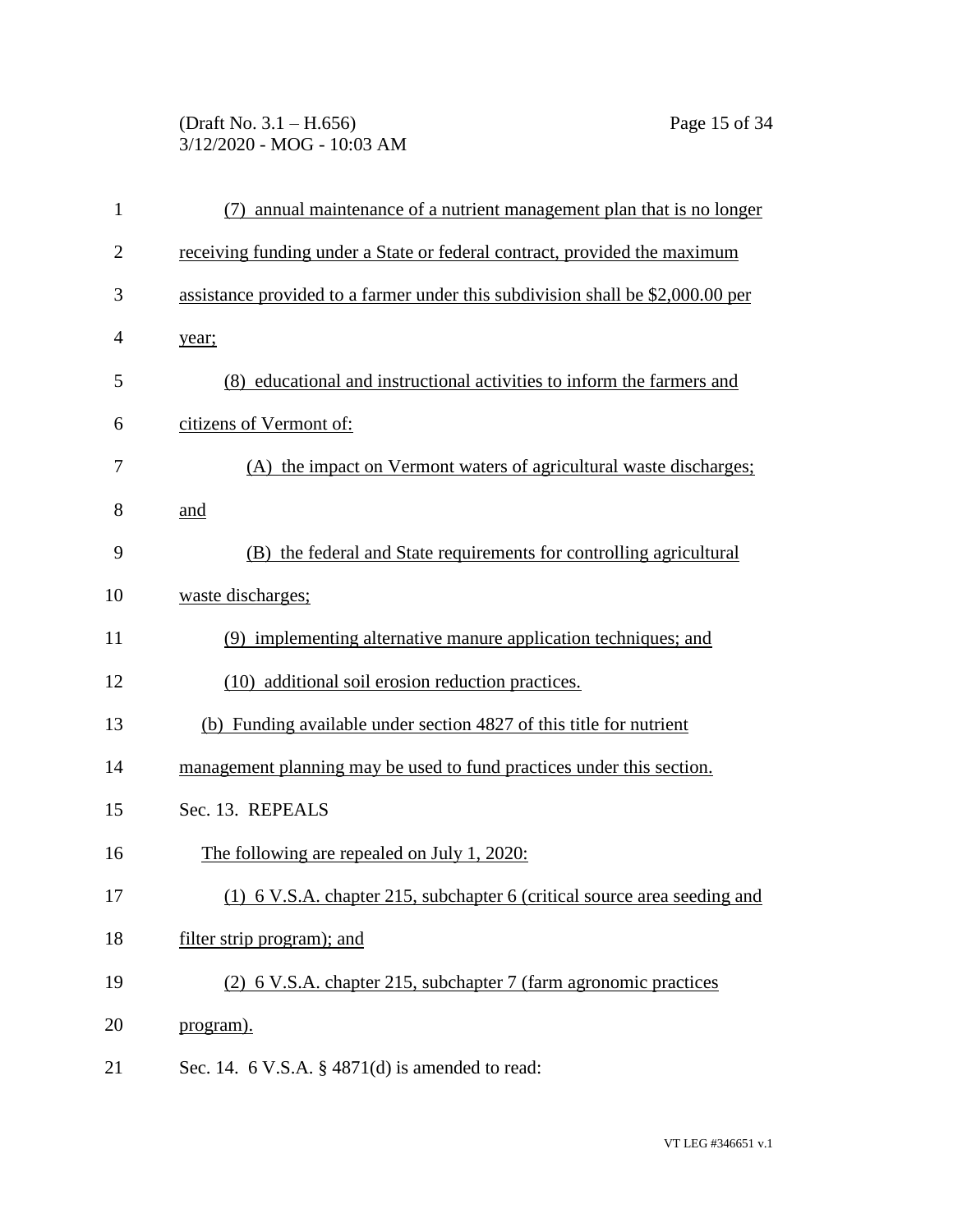| $\mathbf{1}$   | (d) Rulemaking; small farm certification. On or before July 1, 2016, the        |
|----------------|---------------------------------------------------------------------------------|
| $\overline{2}$ | The Secretary of Agriculture, Food and Markets shall adopt maintain by rule     |
| 3              | requirements for a small farm certification of compliance with the required     |
| $\overline{4}$ | agricultural practices Required Agricultural Practices. The rules required by   |
| 5              | this subsection shall be adopted as part of the required agricultural practices |
| 6              | Required Agricultural Practices under section 4810 of this title.               |
| 7              | Sec. 15. 6 V.S.A. § 4988 is amended to read:                                    |
| 8              | § 4988. CERTIFICATION OF CUSTOM APPLICATOR                                      |
| 9              | (a) On or before July 1, 2016, as part of the revision of the required          |
| 10             | agricultural practices Required Agricultural Practices, the Secretary of        |
| 11             | Agriculture, Food and Markets shall adopt by rule a process by which a custom   |
| 12             | applicator shall be certified to operate within the State. The certification    |
| 13             | process shall require a custom applicator to complete eight hours of training   |
| 14             | over each five-year period regarding:                                           |
| 15             | (1) application methods or techniques to minimize the runoff of land-           |
| 16             | applied manure or nutrients to waters of the State; and                         |
| 17             | (2) identification of weather or soil conditions that increase the risk of      |
| 18             | runoff of land-applied manure or nutrients to waters of the State.              |
| 19             | * * *                                                                           |
| 20             | (d) The requirements of this section shall not apply to:                        |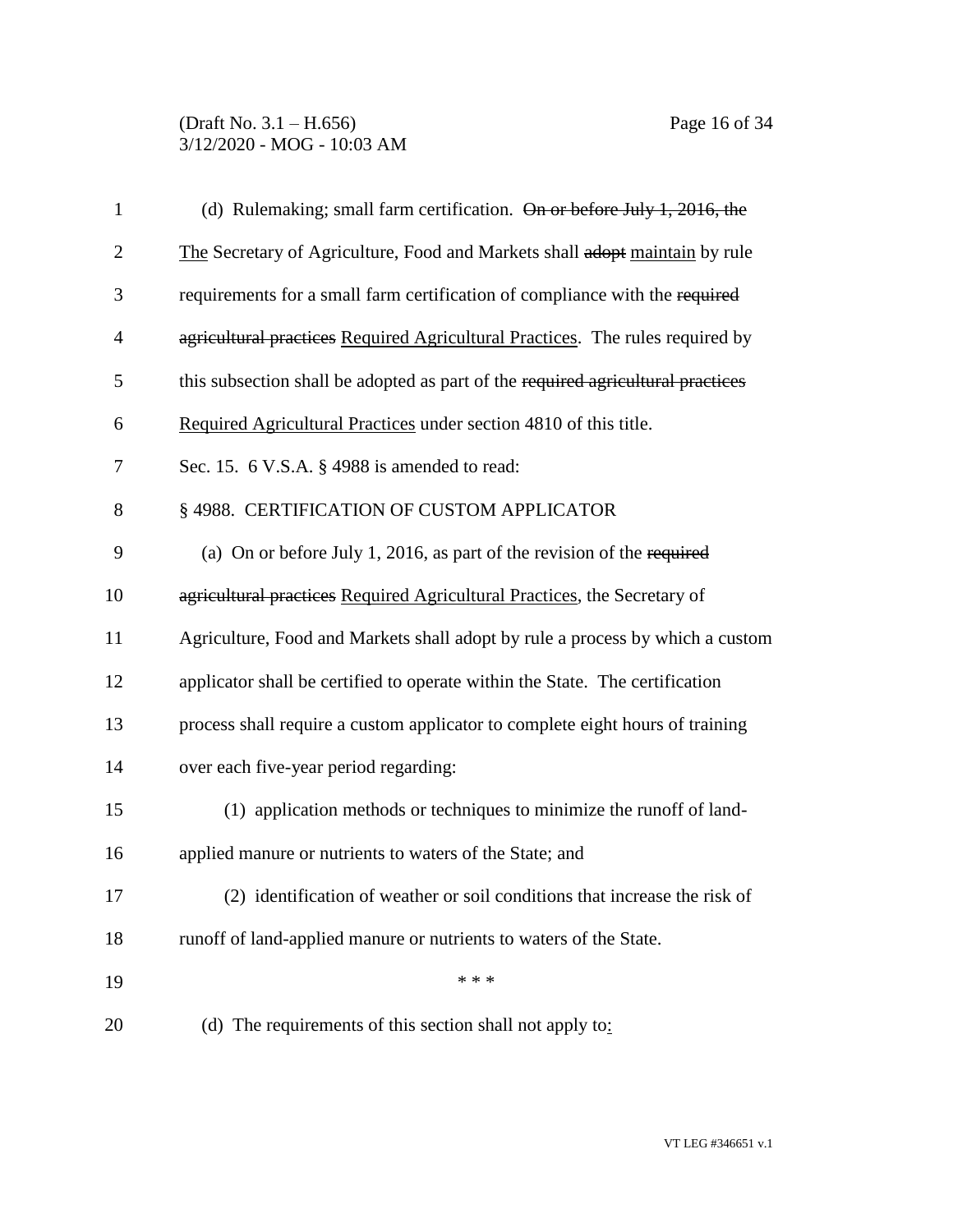## (Draft No. 3.1 – H.656) Page 17 of 34 3/12/2020 - MOG - 10:03 AM

| $\mathbf{1}$   | $(1)$ an owner or operator of a farm applying manure or nutrients to a           |
|----------------|----------------------------------------------------------------------------------|
| $\overline{2}$ | field that he or she owns or controls, provided that the owner or operator has   |
| 3              | completed the agricultural water quality training required under section 4981    |
| $\overline{4}$ | of this title; or                                                                |
| 5              | (2) application of manure or nutrients by a farm owner or operator on a          |
| 6              | field of another farm owner or operator when the total annual volume applied     |
| 7              | is less than 50 percent of the annual manure or agricultural waste by volume     |
| 8              | generated on the farm where the manure is spread, provided that the Secretary    |
| 9              | may approve the application of more than 50 percent of the annual manure         |
| 10             | generated on a farm by another farm operator when circumstances require and      |
| 11             | application of the manure would not pose a significant potential of discharge or |
| 12             | runoff to State waters.                                                          |
| 13             | (e) The Secretary may require any person applying manure under                   |
| 14             | subsection $(d)(2)$ of this section to comply with the requirement for           |
| 15             | certification of a custom applicator.                                            |
| 16             | Sec. 16. 6 V.S.A. § 4817 is added to read:                                       |
| 17             | §4817. MANAGEMENT OF FOOD SUBSTRATES                                             |
| 18             | (a) As used in this section:                                                     |
| 19             | (1) "Food residual" has the same meaning as in 10 V.S.A. $\S$ 6602.              |
| 20             | "Non-sewage waste" means ?<br>(2)                                                |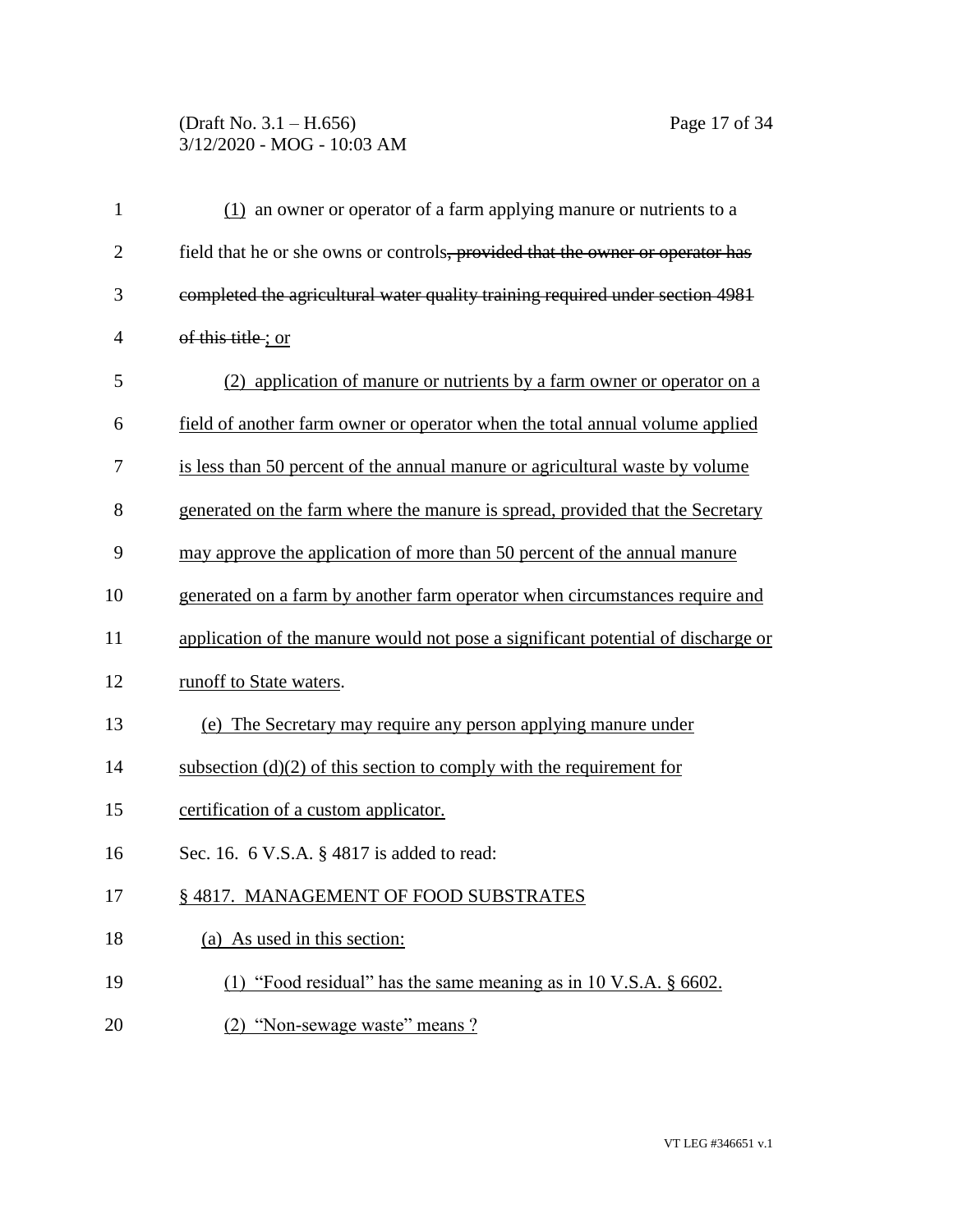(Draft No. 3.1 – H.656) Page 18 of 34 3/12/2020 - MOG - 10:03 AM

| $\mathbf{1}$   | (b) The Secretary may require a person transporting or arranging for the         |
|----------------|----------------------------------------------------------------------------------|
| $\overline{2}$ | transport of food substrates to a farm for deposit in a manure pit or for use as |
| 3              | an input in a methane digester to report to the Secretary one or more of the     |
| $\overline{4}$ | following:                                                                       |
| 5              | (1) the composition of the material transported, including the source of         |
| 6              | the material; and                                                                |
| 7              | (2) the volume of the material transported.                                      |
| 8              | (c) After receipt of a report required under subsection (a), the Secretary       |
| 9              | may prohibit the import of food substrates onto a farm upon a determination      |
| 10             | that the import of the material would violate the nutrient management plan for   |
| 11             | the farm or otherwise present a threat to water quality.                         |
| 12             | *** Agricultural Development ***                                                 |
| 13             | Sec. 17. 9 V.S.A. § 2465a is amended to read:                                    |
| 14             | § 2465a. DEFINITION OF LOCAL, LOCAL TO VERMONT, AND                              |
| 15             | LOCALLY GROWN OR MADE IN VERMONT                                                 |
| 16             | (a) As used in this section:                                                     |
| 17             | (1) "Eggs" means eggs that are the product of laying birds, including:           |
| 18             | chickens, turkeys, ducks, geese, or quail, and that are in the shell.            |
| 19             | "majority of ingredients" means more than 50 percent of all product              |
| 20             | ingredients by volume, excluding water.                                          |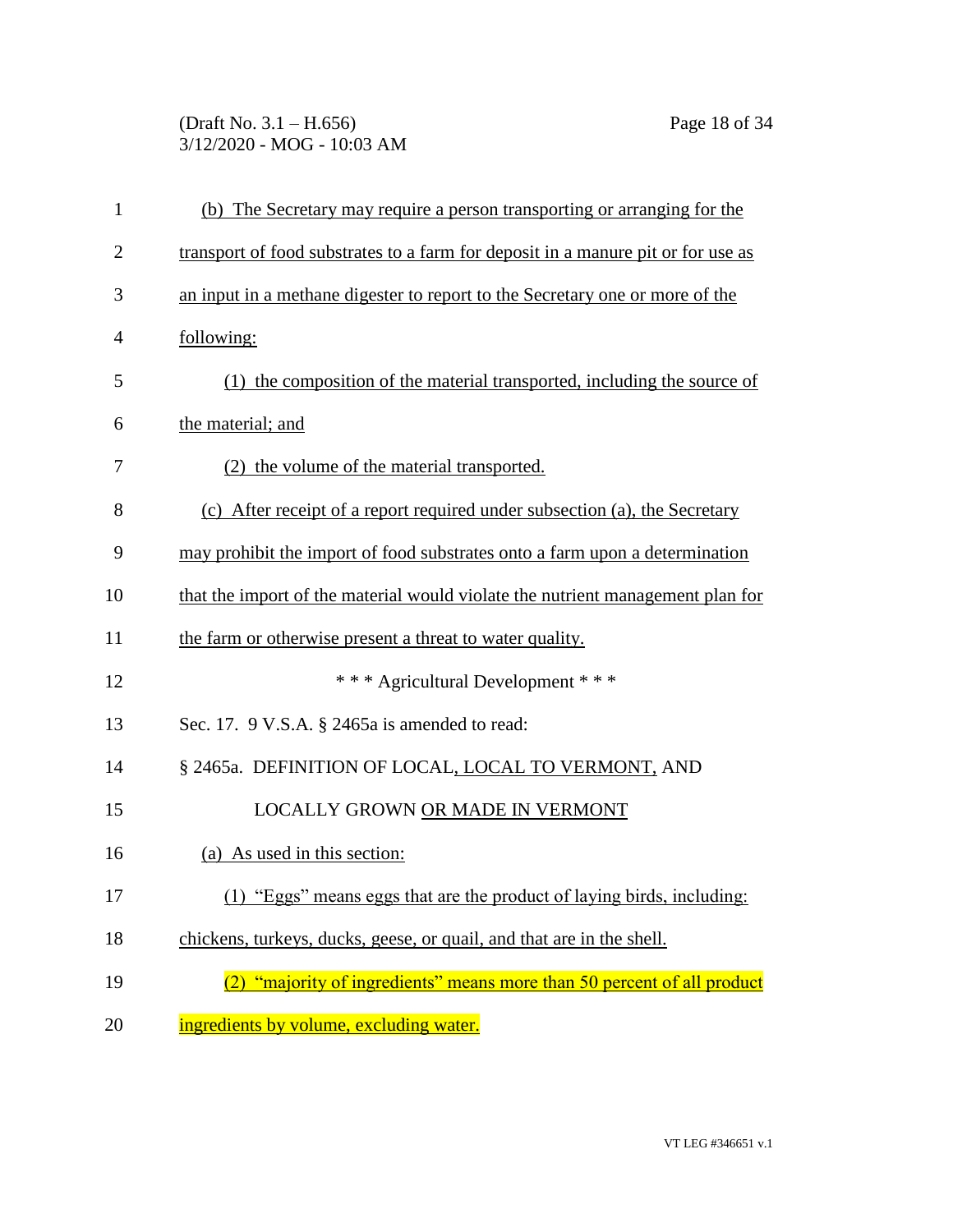(Draft No. 3.1 – H.656) Page 19 of 34 3/12/2020 - MOG - 10:03 AM

| $\mathbf{1}$   | (3) "Processed food" means any food other than a raw agricultural                   |
|----------------|-------------------------------------------------------------------------------------|
| $\overline{2}$ | product and includes a raw agricultural product that has been subject to            |
| 3              | processing, such as canning, cooking, dehydrating, milling, or the addition of      |
| $\overline{4}$ | other ingredients. Processed food includes dairy, meat, maple products,             |
| 5              | beverages, fruit, or vegetables that have been subject to processing, baked, or     |
| 6              | modified into a value-added or unique food product.                                 |
| 7              | $\frac{4}{9}$ "Raw agricultural product" means any food in its raw or natural state |
| 8              | without added ingredients, including pasteurized or homogenized milk, maple         |
| 9              | sap or syrup, honey, meat, eggs, apple cider, and fruits or vegetables that may     |
| 10             | be washed, colored, or otherwise treated in their unpeeled natural form prior to    |
|                |                                                                                     |
| 11             | marketing.                                                                          |
| 12             | "Substantial period of its life" means an animal that was harvested in<br>(5)       |
| 13             | Vermont and lived in Vermont for at least one third of its life or one year.        |
| 14             | (6) "Unique food product" means food processed in Vermont from                      |
| 15             | ingredients that are not regularly produced in Vermont or not available in          |
| 16             | sufficient quantities to meet production requirements.                              |
| 17             | (b) For the purposes of this chapter and rules adopted pursuant to                  |
| 18             | subsection 2453(c) of this chapter, "local," "local to Vermont," "locally grown     |
| 19             | or made in Vermont," and any substantially similar term shall mean that the         |
| 20             | goods being advertised originated within Vermont or 30 miles of the place           |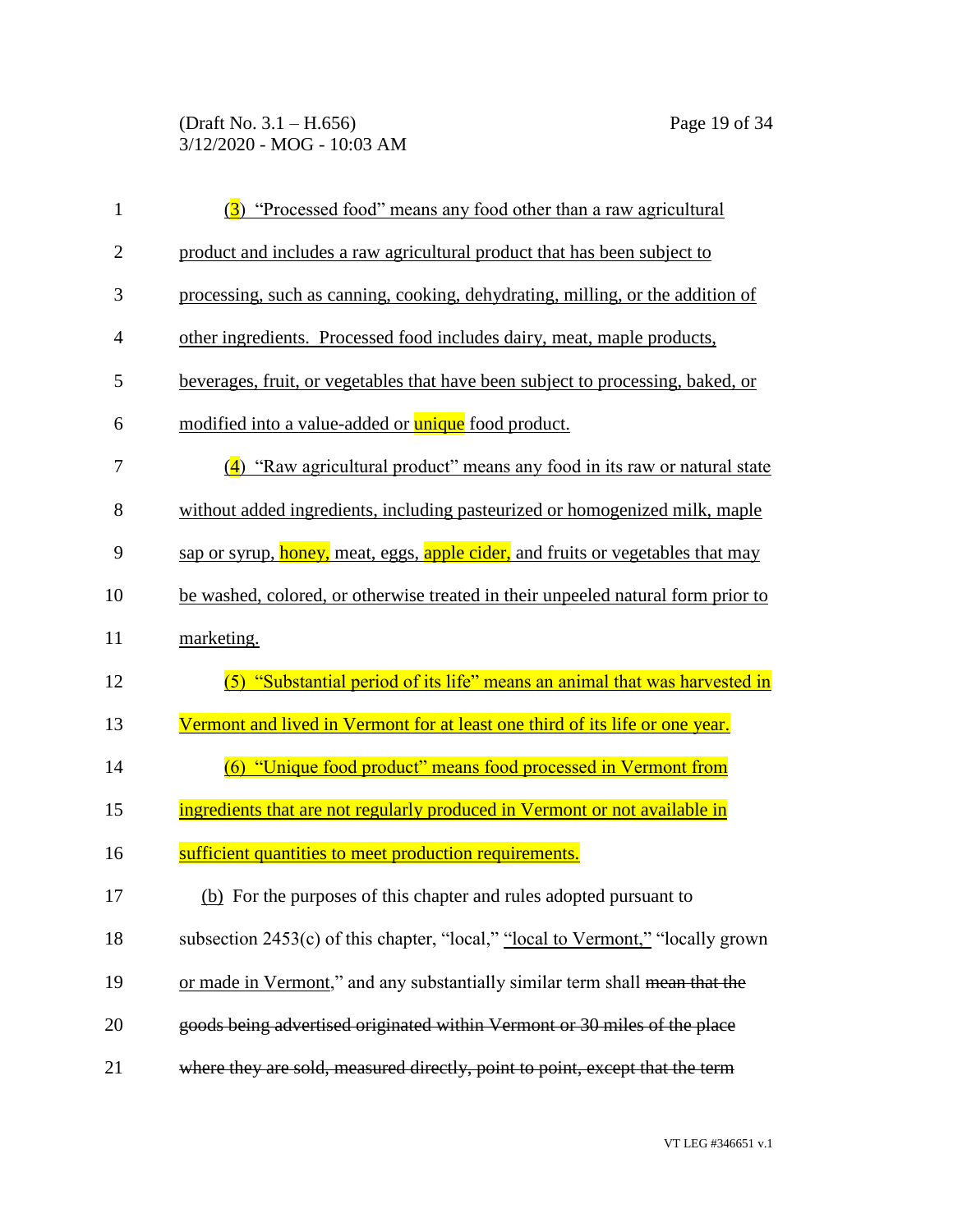(Draft No. 3.1 – H.656) Page 20 of 34 3/12/2020 - MOG - 10:03 AM

| $\mathbf{1}$   | "local" may be used in conjunction with a specific geographic location, such as |
|----------------|---------------------------------------------------------------------------------|
| $\overline{2}$ | "local to New England," or a specific mile radius, such as "local-within 100    |
| 3              | miles," as long as the specific geographic location or mile radius appears as   |
| $\overline{4}$ | prominently as the term "local," and the representation of origin is accurate   |
| 5              | have the following meaning based on the type of food or food product:           |
| 6              | (1) For products that are raw agricultural products, "local to Vermont"         |
| 7              | means the product:                                                              |
| 8              | (A) was exclusively grown or tapped in Vermont;                                 |
| 9              | (B) is not milk and was derived from an animal that was raised for a            |
| 10             | substantial period of its lifetime in Vermont;                                  |
| 11             | (C) is milk where a majority of the milk was produced from Vermont              |
| 12             | animals; or                                                                     |
| 13             | (D) is honey produced by Vermont colonies located exclusively in                |
| 14             | Vermont when all nectar was collected.                                          |
| 15             | (2) Except as provided in subdivision (3) of this subsection, for products      |
| 16             | that are processed foods, "local to Vermont" means:                             |
| 17             | (A) the majority of the ingredients are raw agricultural products that          |
| 18             | are local to Vermont; and                                                       |
| 19             | (B) the product meets one or both or the following criteria:                    |
| 20             | (i) the product was processed in Vermont; or                                    |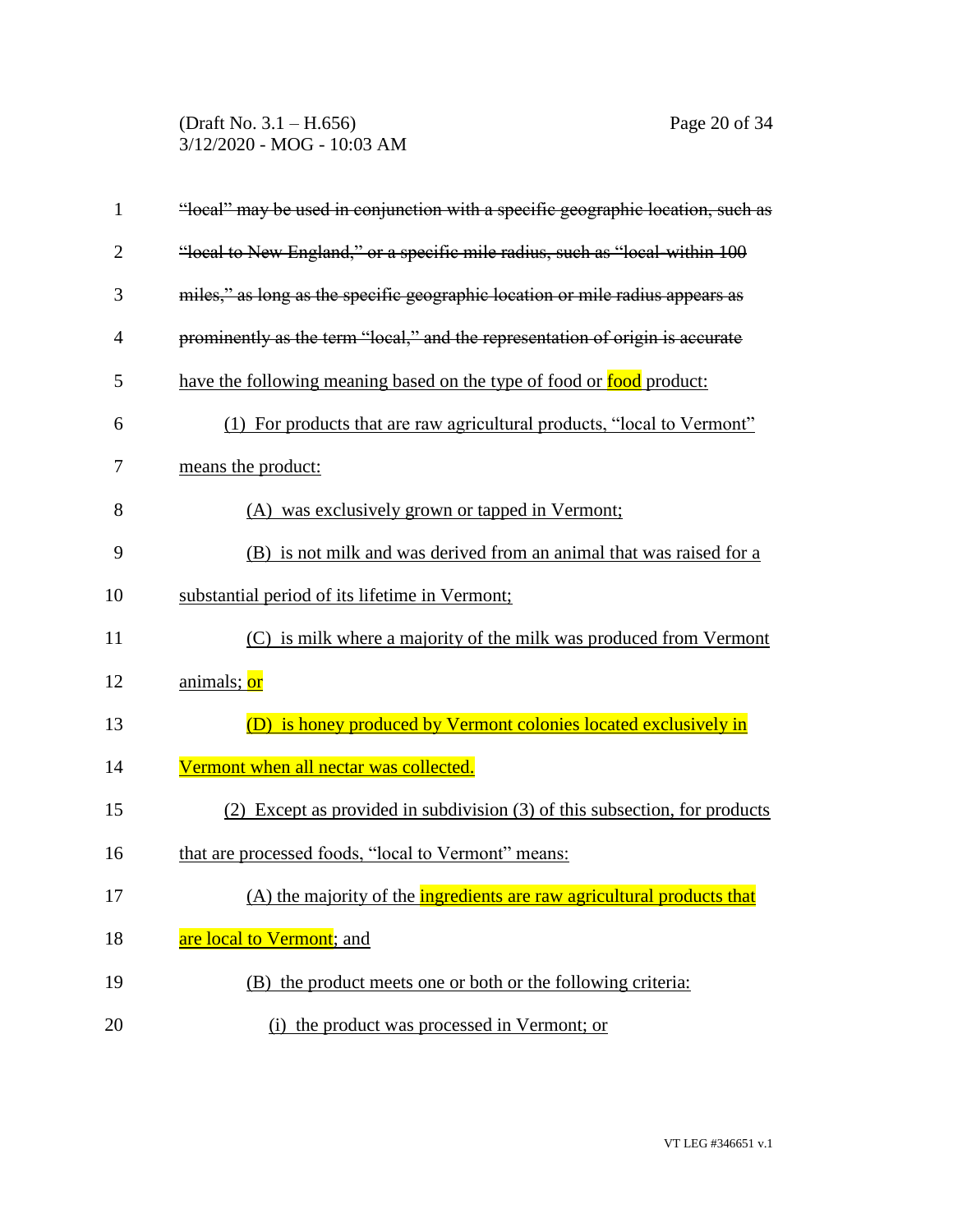# (Draft No. 3.1 – H.656) Page 21 of 34 3/12/2020 - MOG - 10:03 AM

| $\mathbf{1}$   | (ii) the headquarters of the company that manufactures the product                  |
|----------------|-------------------------------------------------------------------------------------|
| $\overline{2}$ | is located in Vermont.                                                              |
| 3              | (3) For bakery products, beverages, or unique food products, the product            |
| $\overline{4}$ | meets two or more of the following criteria:                                        |
| 5              | (A) the majority of the ingredients are raw agricultural products that              |
| 6              | are local to Vermont;                                                               |
| 7              | (B) substantial transformation of the ingredients in the product                    |
| 8              | occurred in Vermont; or                                                             |
| 9              | (C) the headquarters of the company that manufactures the product is                |
| 10             | located in Vermont.                                                                 |
| 11             | (c) For the purposes of this chapter and rules adopted pursuant to                  |
| 12             | subsection 2453(c) of this chapter, when referring to products other than food,     |
| 13             | "local" and any substantially similar term shall mean that the goods being          |
| 14             | advertised originated within Vermont.                                               |
| 15             | (d) For the purposes of this chapter and rules adopted under subsection             |
| 16             | 2453(c) of this title, "local," "locally grown or made," and substantially similar  |
| 17             | terms may be used in conjunction with a specific geographic location provided       |
| 18             | that the specific geographic location appears as prominently as the term "local"    |
| 19             | and the representation of origin is accurate. If a local representation refers to a |
| 20             | specific city or town, the product shall have been grown or made in that city or    |
| 21             | town. If a local representation refers to a region with precisely defined           |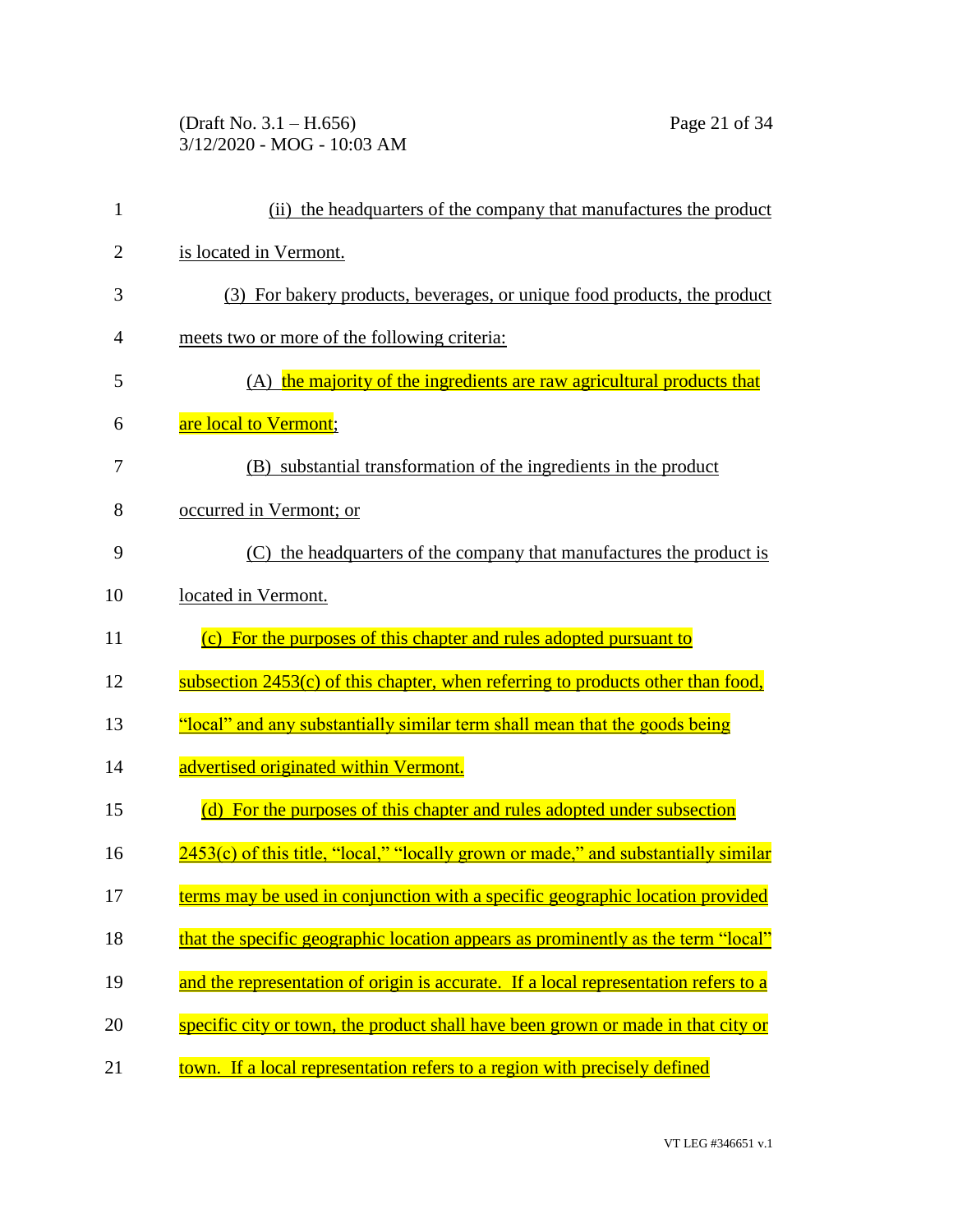| 1              | political boundaries, the product shall have been grown or made within those       |
|----------------|------------------------------------------------------------------------------------|
| $\overline{2}$ | boundaries. If a local representation refers to a region that is not precisely     |
| 3              | defined by political boundaries, then the region shall be prominently described    |
| 4              | when the representation is made, or the product shall have been grown or made      |
| 5              | within 30 miles of the point of sale, measured directly point to point.            |
| 6              | (e) A person or company who sells or markets food or goods impacted by a           |
| 7              | change in this section shall have until January 1, 2021 to utilize existing        |
| 8              | product labels or packaging materials and to come into compliance with this        |
| 9              | section's new requirements.                                                        |
| 10             | *** Weights and Measures ***                                                       |
| 11             | Sec. 18. 9 V.S.A. § 2635 is amended to read:                                       |
| 12             | § 2635. GENERAL TESTING                                                            |
| 13             | (a) When not otherwise provided by law, the Secretary may inspect and              |
| 14             | test, to ascertain if they are correct, all weights and measures kept, offered, or |
| 15             | exposed for sale. The Secretary shall, within a 12-month period, or more or        |
| 16             | less frequently as deemed necessary, inspect and test, to ascertain if they are    |
| 17             | correct, all weights and measures commercially used (1) in determining the         |
| 18             | weight, measurement, or count of commodities or things sold, or offered or         |
| 19             | exposed for sale, on the basis of weight, measure, or $\Theta$ count, or (2) in    |
| 20             | computing the basic charge or payment for services rendered on the basis of        |
| 21             | weight, measure, or of count. However, with respect to single-service              |

VT LEG #346651 v.1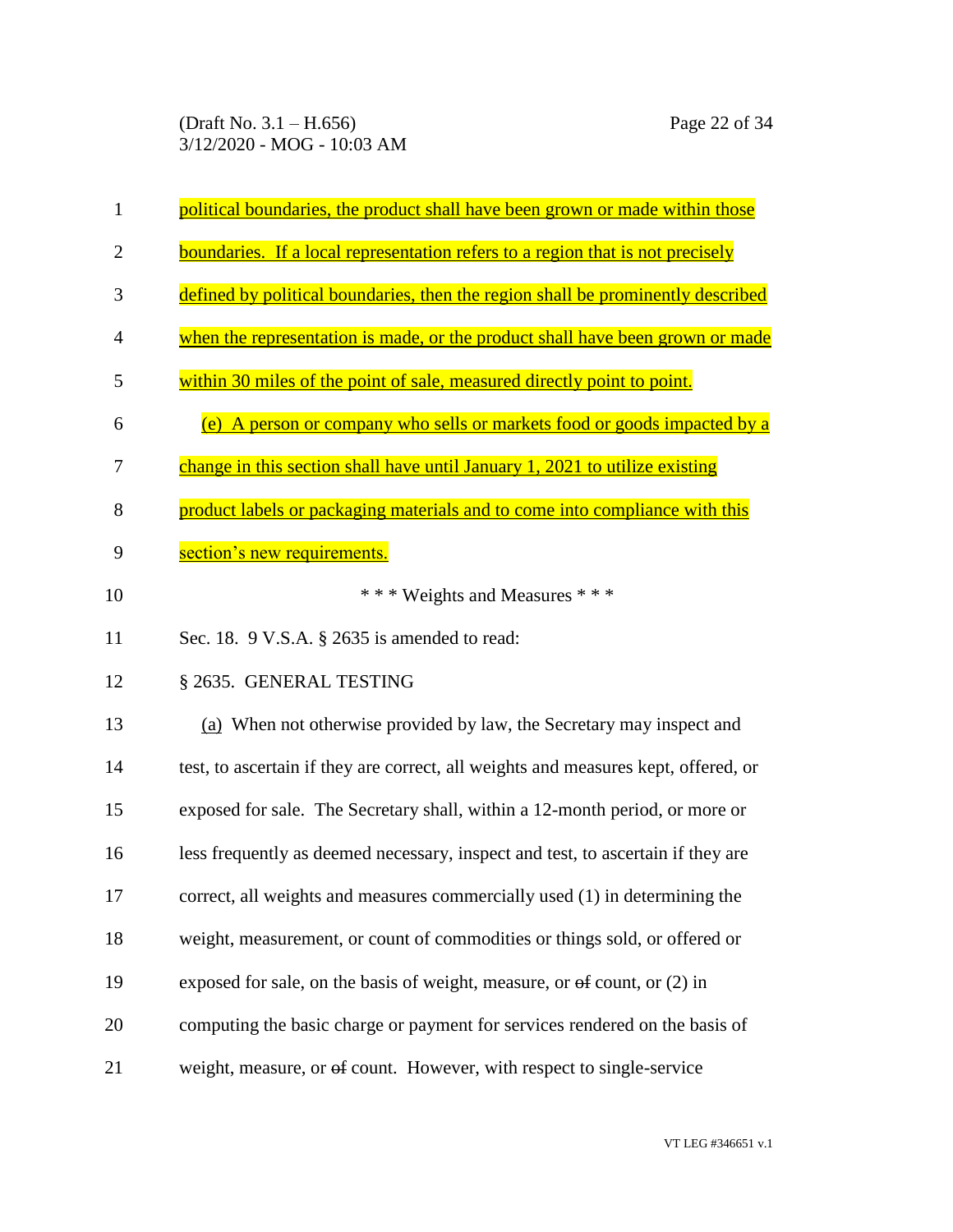### (Draft No. 3.1 – H.656) Page 23 of 34 3/12/2020 - MOG - 10:03 AM

| $\mathbf{1}$   | devices—that is, devices designed to be used commercially only once and to       |
|----------------|----------------------------------------------------------------------------------|
| $\overline{2}$ | be then discarded—and with respect to devices uniformly mass-produced, as        |
| 3              | by means of a mold or die, and not susceptible of individual adjustment, tests   |
| $\overline{4}$ | may be made on representative samples of those devices; and the lots of which    |
| 5              | those samples are representative shall be held to be correct or incorrect upon   |
| 6              | the basis of the results of the inspections and tests on those samples.          |
| 7              | (b) Upon request by the Secretary, the owner or person responsible for a         |
| 8              | weighing or measuring device subject to the requirements of this chapter shall   |
| 9              | make the device available for inspection during that business's normal           |
| 10             | operating hours and shall provide reasonable assistance as determined by the     |
| 11             | Secretary to complete the inspection.                                            |
| 12             | Sec. 19. 9 V.S.A. § 2770 is added to read:                                       |
| 13             | § 2770. ADMINISTRATIVE PENALTIES; LICENSE SUSPENSION                             |
| 14             | (a) In addition to other penalties provided by law, the Secretary may assess     |
| 15             | administrative penalties under 6 V.S.A. § 15 for each violation of this chapter. |
| 16             | Each violation may be a separate and distinct offense, and, in the case of a     |
| 17             | continuing violation, each day's continuance thereof may be deemed a separate    |
| 18             | and distinct offense.                                                            |
| 19             | (b) After notice and opportunity for hearing, the Secretary may suspend or       |
| 20             | revoke a license issued under this chapter for any violation of this chapter.    |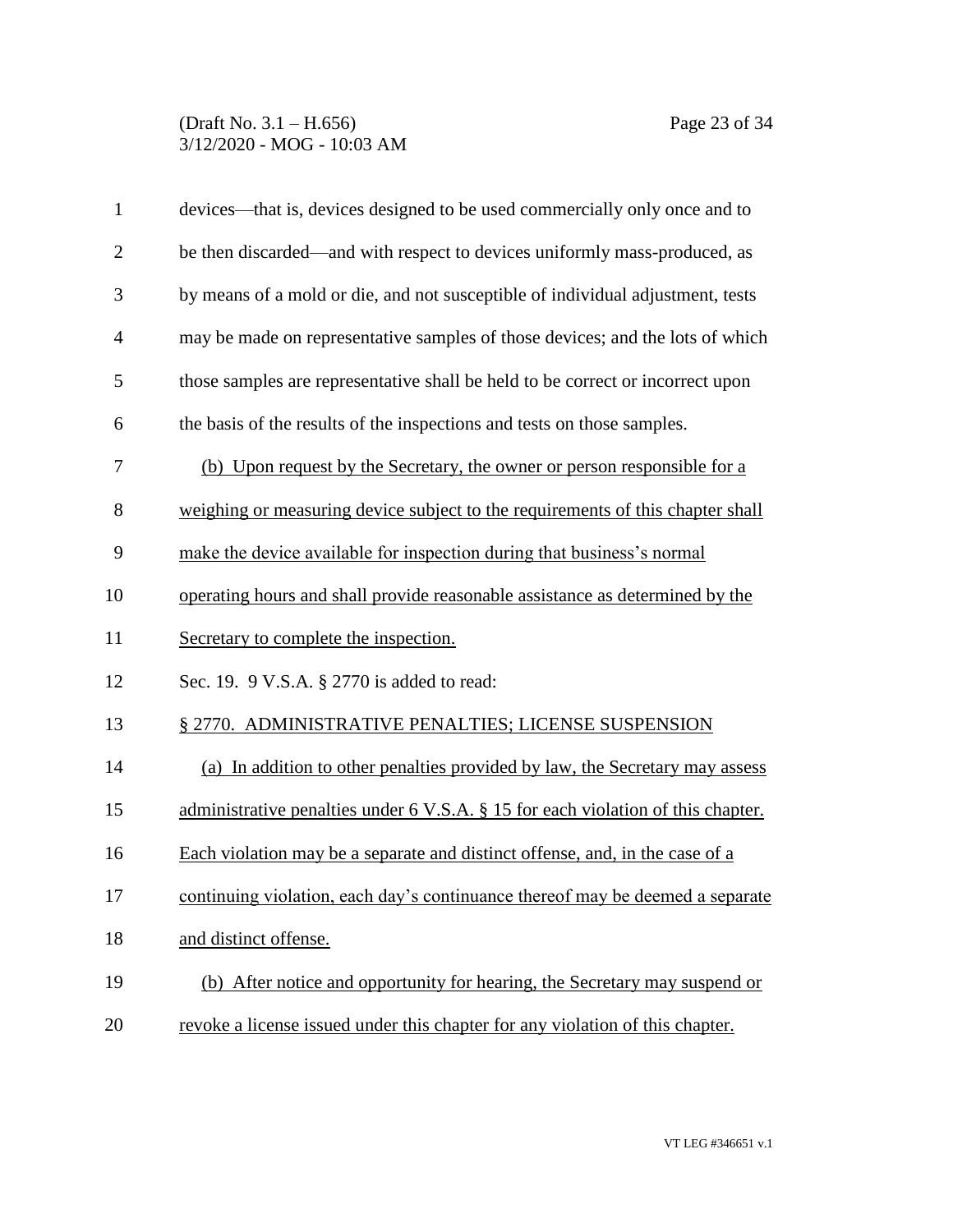(Draft No. 3.1 – H.656) Page 24 of 34 3/12/2020 - MOG - 10:03 AM

| $\mathbf{1}$   | *** Vermont Agricultural Credit Program; Agritourism ***                            |
|----------------|-------------------------------------------------------------------------------------|
| $\overline{2}$ | Sec. 20. 10 V.S.A. § 374b(8) is amended to read:                                    |
| 3              | (8) "Farm operation" shall mean the cultivation of land or other uses of            |
| $\overline{4}$ | land for the production of food, fiber, horticultural, silvicultural, orchard,      |
| 5              | maple syrup, Christmas trees, forest products, or forest crops; the raising,        |
| 6              | boarding, and training of equines, and the raising of livestock; or any             |
| 7              | combination of the foregoing activities. "Farm operation" also includes means       |
| 8              | the storage, preparation, retail sale, and transportation of agricultural or forest |
| 9              | commodities accessory to the cultivation or use of such land. "Farm                 |
| 10             | operation" also shall mean the operation of an agritourism business on a farm       |
| 11             | subject to regulation under the Required Agricultural Practices.                    |
| 12             | *** Feral Swine ***                                                                 |
| 13             | Sec. 21. 10 V.S.A. § 4709 is amended to read:                                       |
| 14             | § 4709. TRANSPORT, IMPORTATION, POSSESSION, AND STOCKING                            |
| 15             | OF WILD ANIMALS; POSSESSION OF WILD BOAR OR                                         |
| 16             | <b>FERAL SWINE</b>                                                                  |
| 17             | (a) A person shall not bring into, transport into, transport within, transport      |
| 18             | through, or possess in the State any live wild bird or animal of any kind,          |
| 19             | including any manner of feral swine, without authorization from the                 |
| 20             | Commissioner or his or her designee. The importation permit may be granted          |
| 21             | under such regulations therefor as the Commissioner shall prescribe and only        |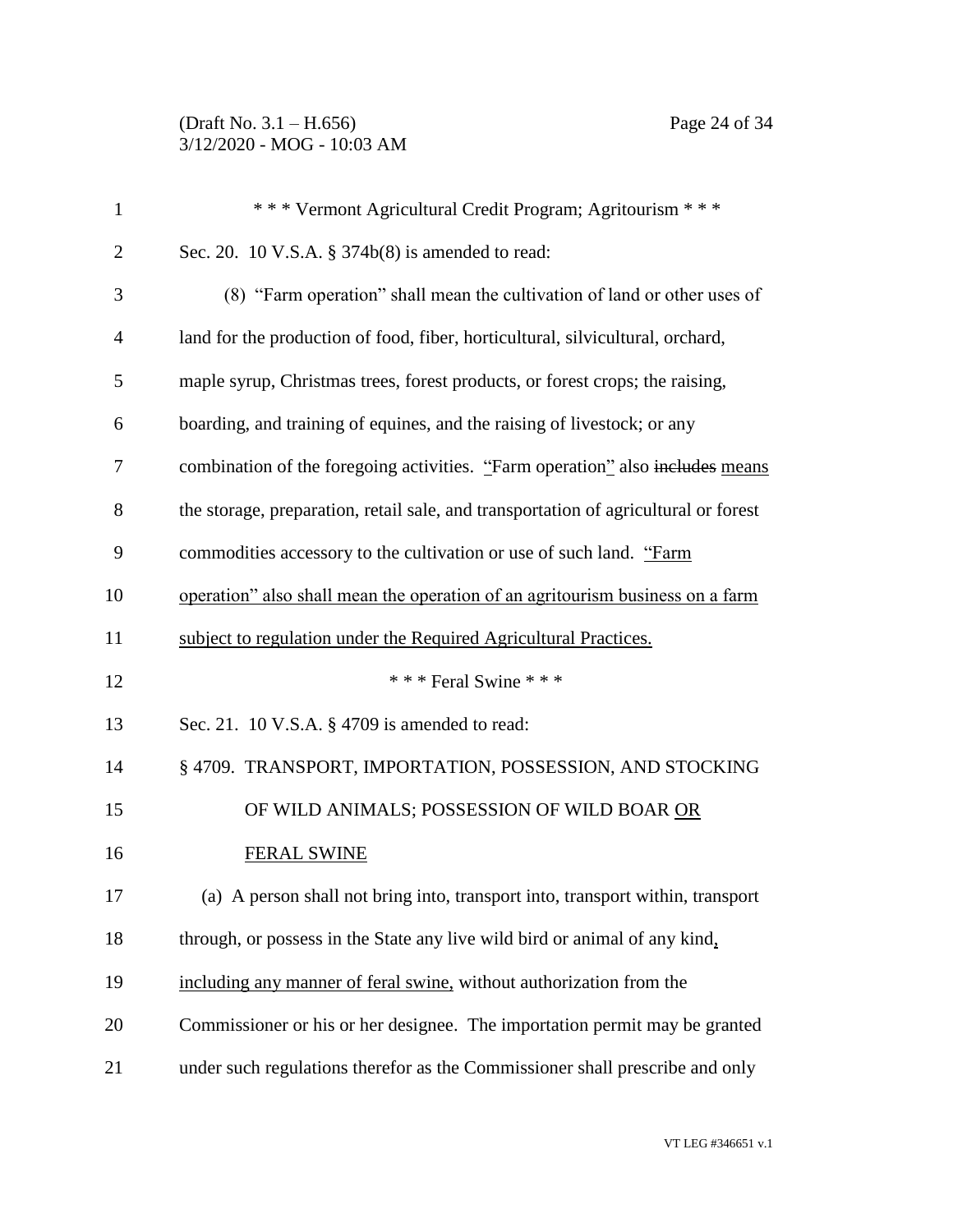### (Draft No. 3.1 – H.656) Page 25 of 34 3/12/2020 - MOG - 10:03 AM

| $\mathbf{1}$   | after the Commissioner has made such investigation and inspection of the birds    |
|----------------|-----------------------------------------------------------------------------------|
| $\overline{2}$ | or animals as she or he may deem necessary. The Department may dispose of         |
| 3              | unlawfully possessed or imported wildlife as it may judge best, and the State     |
| 4              | may collect treble damages from the violator of this subsection for all expenses  |
| 5              | incurred.                                                                         |
| 6              | (b) No person shall bring into the State from another country, state, or          |
| 7              | province wildlife illegally taken, transported, or possessed contrary to the laws |
| 8              | governing the country, state, or province from which the wildlife originated.     |
| 9              | (c) No person shall place a Vermont-issued tag on wildlife taken outside          |
| 10             | the State. No person shall report big game in Vermont when the wildlife is        |
| 11             | taken outside the State.                                                          |
| 12             | (d) Nothing in this section shall prohibit the Commissioner or duly               |
| 13             | authorized agents of the Department of Fish and Wildlife from bringing into       |
| 14             | the State for the purpose of planting, introducing, or stocking or from planting, |
| 15             | introducing, or stocking in the State any wild bird or animal.                    |
| 16             | (e) Applicants shall pay a permit fee of \$100.00.                                |
| 17             | $(f)(1)$ The Commissioner shall not issue a permit under this section for the     |
| 18             | importation or possession of the following live species, a hybrid or genetic      |
| 19             | variant of the following species, offspring of the following species, or          |
| 20             | offspring or a hybrid of a genetically engineered variant of the following        |
| 21             | species: feral swine, including wild boar, wild hog, wild swine, feral pig, feral |
|                |                                                                                   |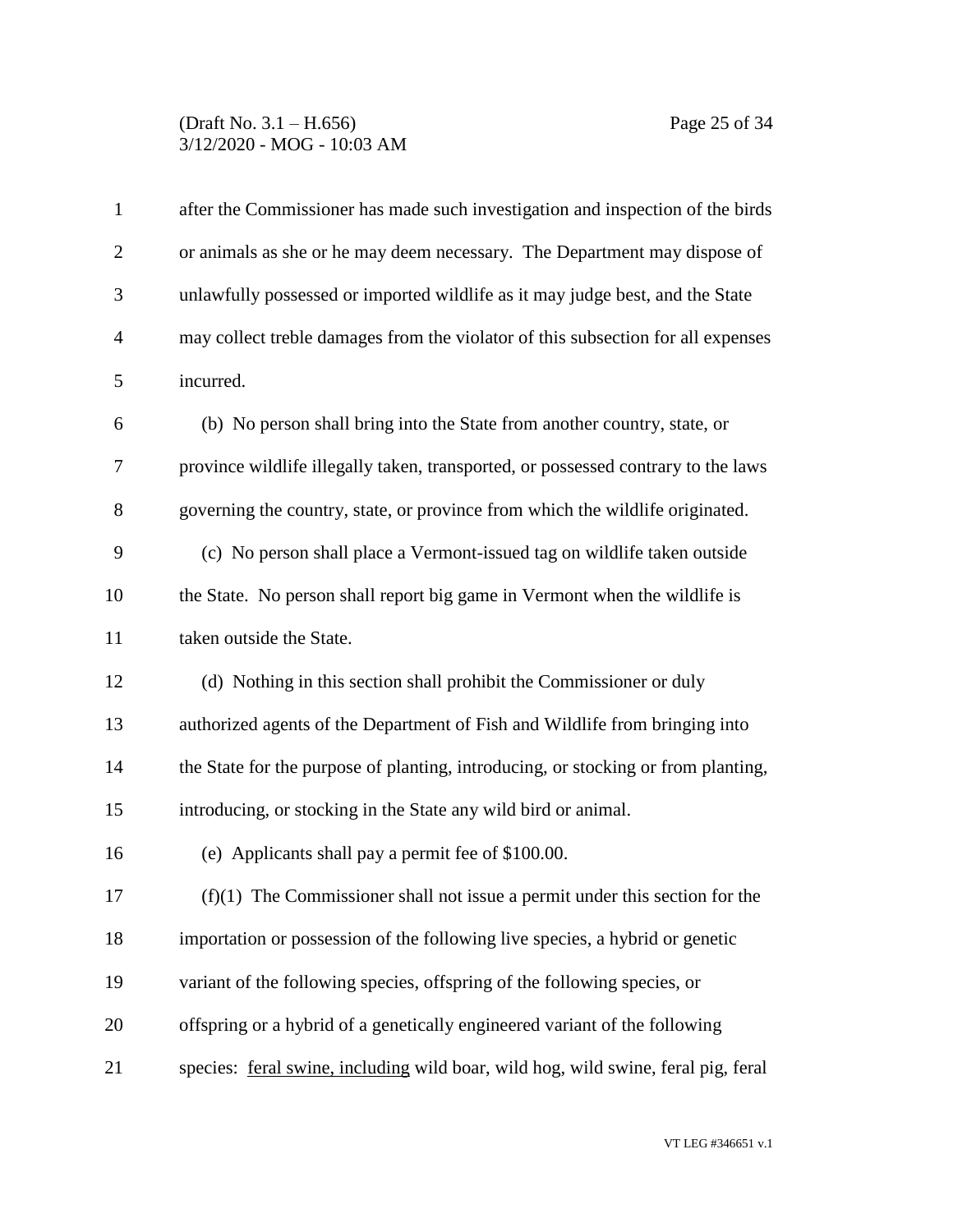# (Draft No. 3.1 – H.656) Page 26 of 34 3/12/2020 - MOG - 10:03 AM

| $\mathbf{1}$   | hog, feral swine, old world swine, razorback, Eurasian wild boar, or Russian  |
|----------------|-------------------------------------------------------------------------------|
| $\overline{2}$ | wild boar (Sus scrofo Linnaeus). A feral swine is:                            |
| 3              | (A) a domestic pig that is outside of an enclosure for more than 96           |
| $\overline{4}$ | hours and is free roaming on public or private land;                          |
| 5              | (B) an animal that exhibits at least one of the following skeletal            |
| 6              | characteristics:                                                              |
| 7              | (i) skull characteristics of an elongated snout or sloping                    |
| 8              | appearance with little or no stop at the eye line;                            |
| 9              | (ii) a shoulder structure with a steep or predominate ridge along             |
| 10             | the back appearance, known as a razorback;                                    |
| 11             | (iii) hind quarters proportionally smaller than the forequarters              |
| 12             | lacking natural muscling found in commercial species; or                      |
| 13             | (iv) visible tusks; or                                                        |
| 14             | an animal that is genetically determined to be a Eurasian wild<br>(C)         |
| 15             | boar or Eurasian wild boar-domestic pig hybrid as characterized with an       |
| 16             | appropriate genome-wide molecular tool by the U.S. Department of              |
| 17             | Agriculture, Animal and Plant Health Inspection Service, Wildlife Services to |
| 18             | be a feral swine hybrid based on results of genetic testing conducted at the  |
| 19             | National Wildlife Research Center.                                            |
| 20             | (2) The definition of feral swine under subdivision (1) of this subsection    |
| 21             | shall not include feral swine collared and used by State or federal wildlife  |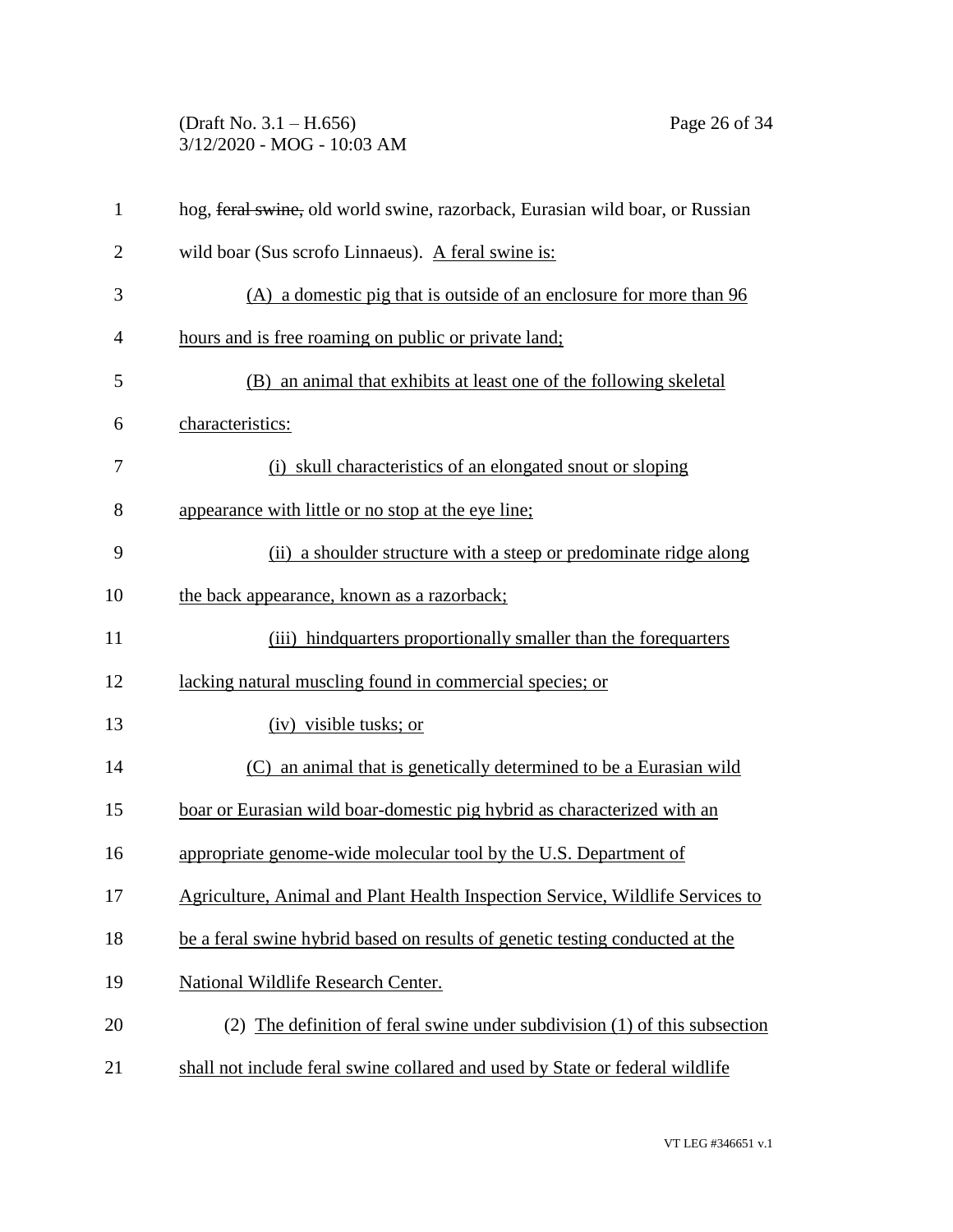(Draft No. 3.1 – H.656) Page 27 of 34 3/12/2020 - MOG - 10:03 AM

| $\mathbf{1}$   | damage management entities, such as the U.S. Department of Agriculture,           |
|----------------|-----------------------------------------------------------------------------------|
| $\overline{2}$ | Animal and Plant Health Inspection Service, Wildlife Services, to determine       |
| 3              | the location of free-ranging feral swine.                                         |
| 4              | (3) This subsection shall not apply to the domestic pig (Sus domesticus)          |
| 5              | involved in domestic hog production and shall not restrict or limit the authority |
| 6              | of the Secretary of Agriculture, Food and Markets to regulate the importation     |
| 7              | or possession of the domestic pig as livestock or as a domestic animal under      |
| 8              | Title 6 of the Vermont Statutes Annotated.                                        |
| 9              | (4) Any feral swine may be removed or destroyed by the Department;                |
| 10             | the Agency of Agriculture, Food and Markets or a designee; or the U.S.            |
| 11             | Department of Agriculture, Animal and Plant Health Inspection Service,            |
| 12             | Wildlife Services. The Department shall notify the Agency of Agriculture,         |
| 13             | Food and Markets prior to removal of or destruction of the feral swine.           |
| 14             | (5) The Department shall notify the Agency of Agriculture, Food and               |
| 15             | Markets of the disposition of feral swine.                                        |
| 16             | (6) Any person who kills a feral swine in Vermont shall report to a State         |
| 17             | game warden and shall present the carcass to the State game warden within 24      |
| 18             | hours.                                                                            |
| 19             | The State or its designee shall not be liable for damages or claims               |
| 20             | associated with the removal or destruction of feral swine provided that the       |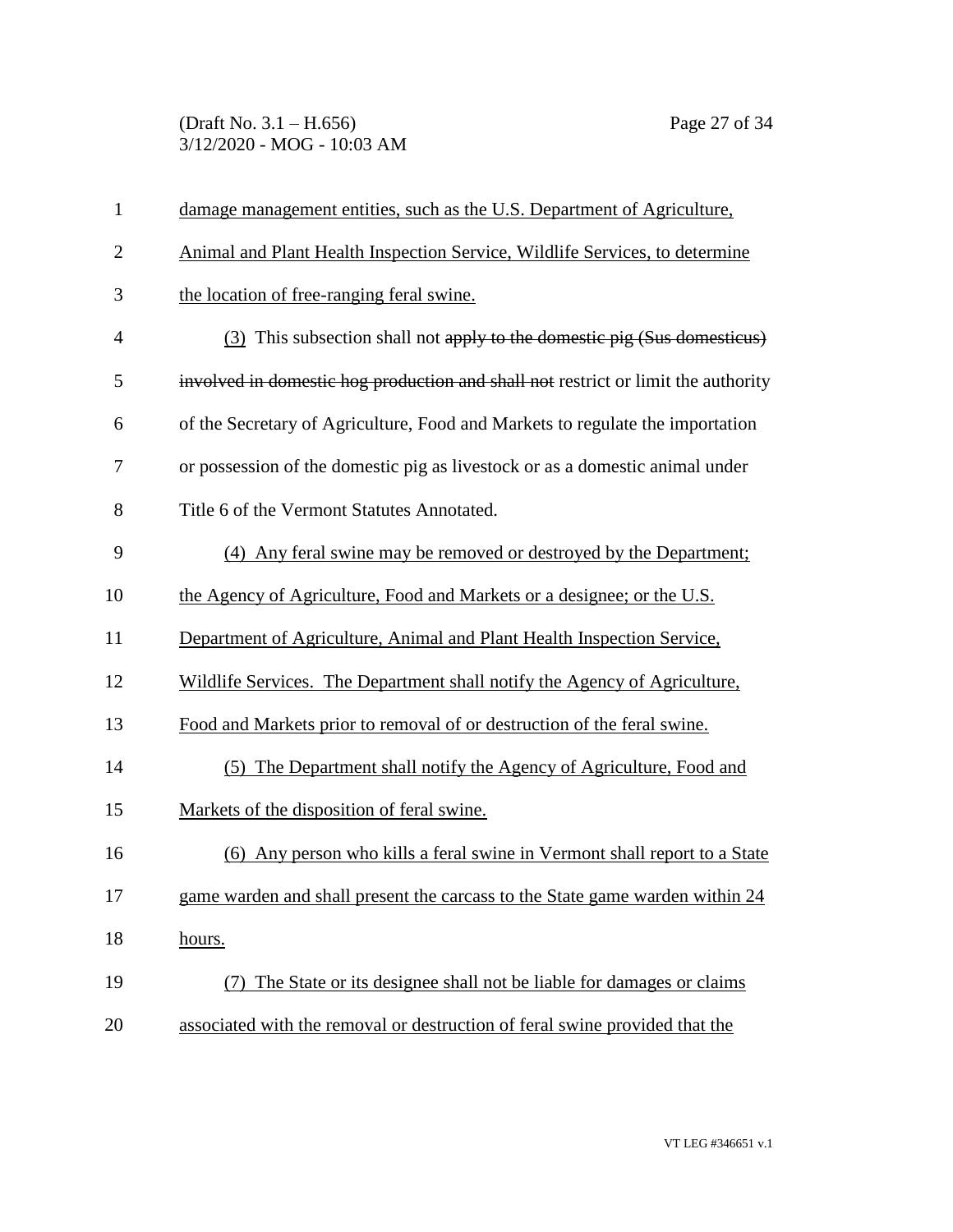# (Draft No. 3.1 – H.656) Page 28 of 34 3/12/2020 - MOG - 10:03 AM

| $\mathbf{1}$   | actions of the State agents or designees are reasonable. The removal or       |
|----------------|-------------------------------------------------------------------------------|
| $\overline{2}$ | destruction of feral swine shall be deemed reasonable where:                  |
| 3              | (A) the Department has acted in accordance with subdivision (4) of            |
| 4              | this subsection (f); and                                                      |
| 5              | (B) the Department determines that the swine:                                 |
| 6              | (i) is a threat to public safety;                                             |
| 7              | (ii) has harmed or posed a threat to any person or domestic                   |
| 8              | animal;                                                                       |
| 9              | (iii) has damaged private or public property; or                              |
| 10             | (iv) has damaged or is damaging natural resources, including                  |
| 11             | wetlands; vernal pools; wildlife and their habitats; rare and irreplaceable   |
| 12             | natural areas; or rare, threatened, or endangered species; or                 |
| 13             | (v) the Department determines that the swine constitutes or could             |
| 14             | establish a breeding feral swine population in Vermont. The Department shall  |
| 15             | consult with U.S. Department of Agriculture, Animal and Plant Health          |
| 16             | Inspection Service, Wildlife Services and the Agency of Agriculture, Food and |
| 17             | Markets in making this determination.                                         |
| 18             | Sec. 22. 13 V.S.A. § 351b is amended to read:                                 |
| 19             | § 351b. SCOPE OF SUBCHAPTER                                                   |
| 20             | This subchapter shall not apply to:                                           |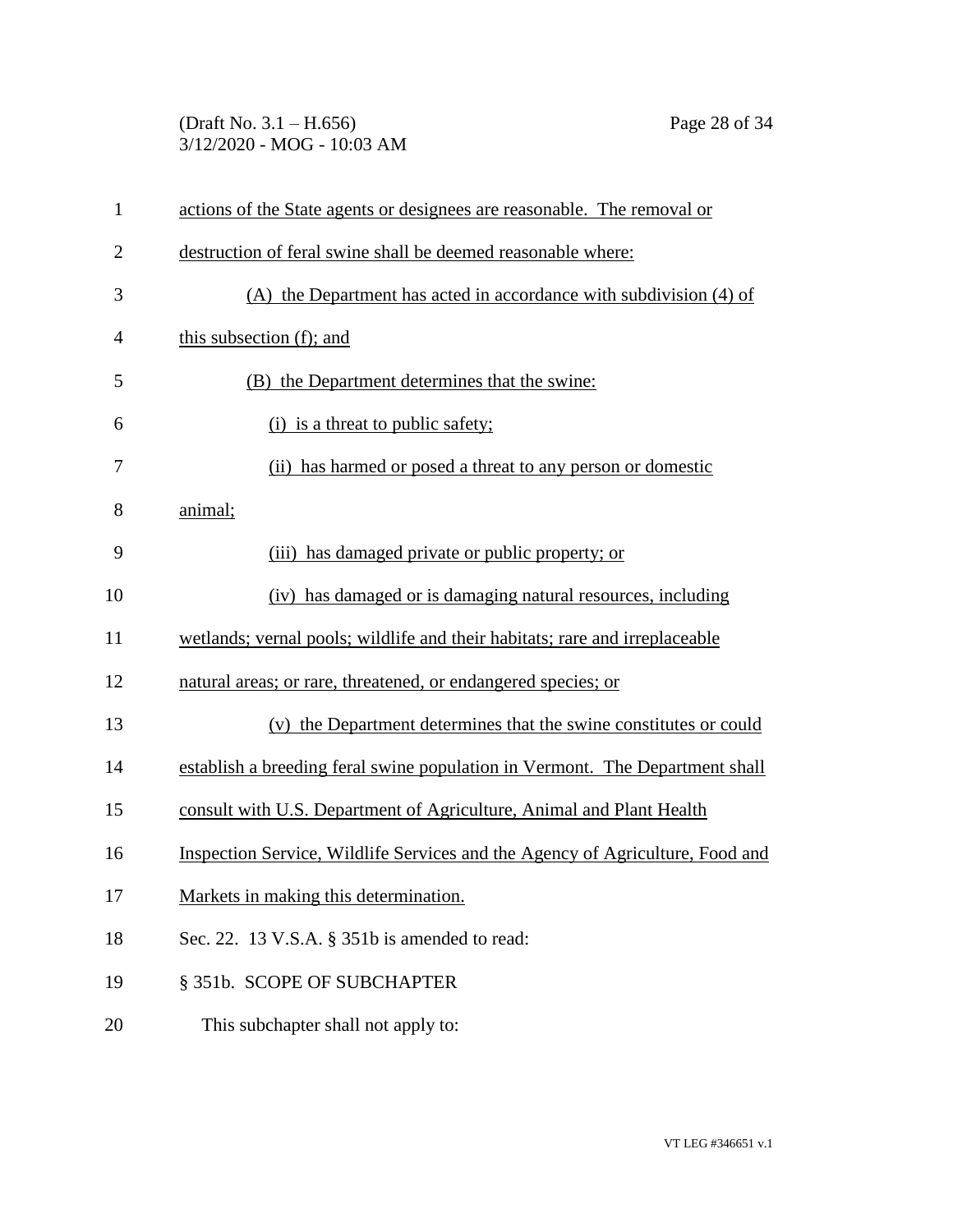## (Draft No. 3.1 – H.656) Page 29 of 34 3/12/2020 - MOG - 10:03 AM

| $\mathbf{1}$   | (1) activities regulated by the Department of Fish and Wildlife pursuant        |
|----------------|---------------------------------------------------------------------------------|
| $\overline{2}$ | to 10 V.S.A. Part 4, including the act of destroying feral swine in accordance  |
| 3              | with 10 V.S.A. § 4709(f);                                                       |
| 4              | (2) scientific research governed by accepted procedural standards               |
| 5              | subject to review by an institutional animal care and use committee;            |
| 6              | (3) livestock and poultry husbandry practices for raising, management,          |
| 7              | and use of animals;                                                             |
| 8              | (4) veterinary medical or surgical procedures; and                              |
| 9              | (5) the killing of an animal as provided by 20 V.S.A. §§ 3809 and 3545.         |
| 10             | Sec. 23. 20 V.S.A. § 3350 is added to read:                                     |
| 11             | § 3350. THE DISPOSITION OF FERAL SWINE                                          |
| 12             | (a) The General Assembly finds that feral swine, as defined in 10 V.S.A.        |
| 13             | § 4709, have the potential for spreading serious disease to domestic livestock, |
| 14             | may cause devastating destruction to natural ecosystems, and pose a threat to   |
| 15             | human health and safety.                                                        |
| 16             | (b) In light of the potential impacts of feral swine, and notwithstanding the   |
| 17             | provisions of law in this chapter, the Department of Fish and Wildlife may      |
| 18             | destroy or euthanize a feral swine in accordance with the requirements of       |
| 19             | 10 V.S.A. § 4709(f).                                                            |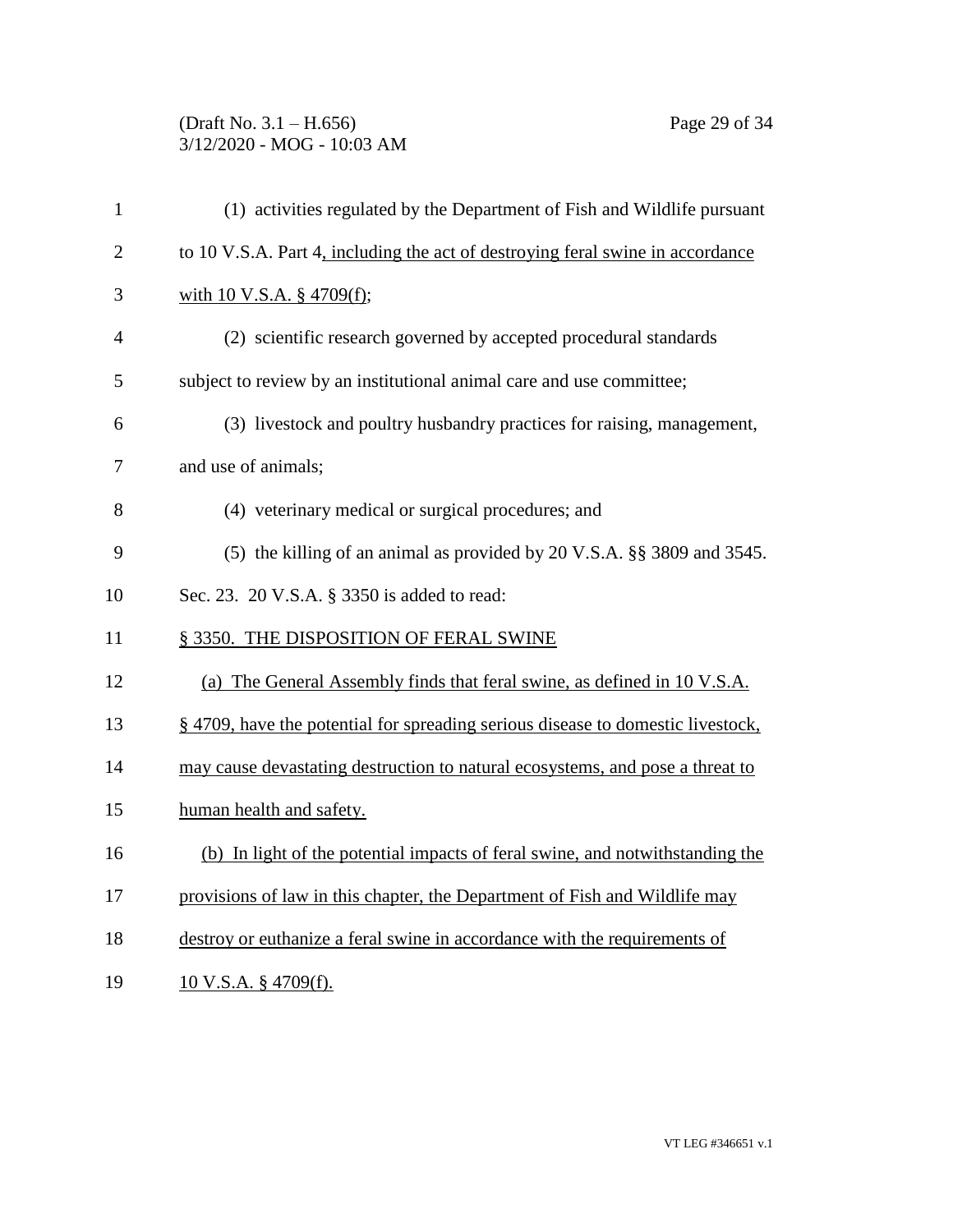(Draft No. 3.1 – H.656) Page 30 of 34 3/12/2020 - MOG - 10:03 AM

| $\mathbf{1}$   | (c) The exercise by the Department of Fish and Wildlife of the authority       |
|----------------|--------------------------------------------------------------------------------|
| $\overline{2}$ | under 10 V.S.A. § 4709(f)(3) shall not prevent any person from pursuing or     |
| 3              | collecting the remedies set forth in this chapter.                             |
| $\overline{4}$ | *** Payment for Ecosystem Services and Soil Health Working Group ***           |
| 5              | Sec. 24. 2019 Act and Resolves No. 83, Sec. 3 is amended to read:              |
| 6              | Sec. 3. SOIL CONSERVATION PRACTICE AND PAYMENT FOR                             |
| 7              | ECOSYSTEM SERVICES AND SOIL HEALTH WORKING                                     |
| 8              | <b>GROUP</b>                                                                   |
| 9              | (a) The Secretary of Agriculture, Food and Markets shall convene a Soil        |
| 10             | Conservation Practice and Payment for Ecosystem Services and Soil Health       |
| 11             | Working Group is established to recommend financial incentives designed to     |
| 12             | encourage farmers in Vermont to implement agricultural practices that exceed   |
| 13             | the requirements of 6 V.S.A. chapter 215 and that improve soil health, enhance |
| 14             | crop resilience, increase carbon storage and stormwater storage capacity, and  |
| 15             | reduce agricultural runoff to waters. The Working Group shall:                 |
| 16             | (1) identify agricultural standards or practices that farmers can              |
| 17             | implement that improve soil health, enhance crop resilience, increase carbon   |
| 18             | storage and stormwater storage capacity, and reduce agricultural runoff to     |
| 19             | waters;                                                                        |
| 20             | (2) recommend existing financial incentives available to farmers that          |
| 21             | could be modified or amended to incentivize implementation of the              |
|                |                                                                                |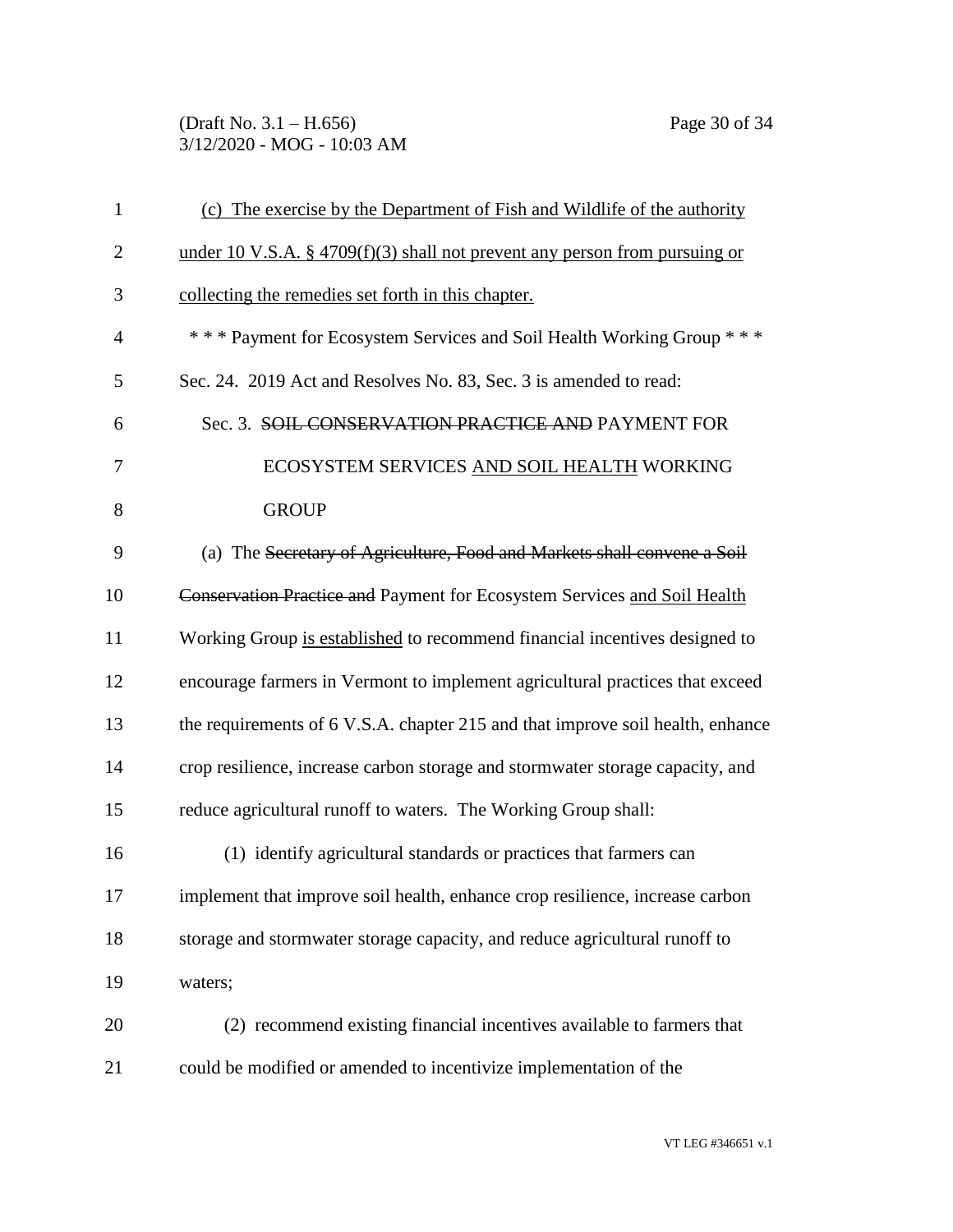## (Draft No. 3.1 – H.656) Page 31 of 34 3/12/2020 - MOG - 10:03 AM

| $\mathbf{1}$   | agricultural standards identified under subdivision (1) of this subsection or     |
|----------------|-----------------------------------------------------------------------------------|
| $\overline{2}$ | incentivize the reclamation or preservation of wetlands and floodplains;          |
| 3              | (3) propose new financial incentives, including a source of revenue, for          |
| $\overline{4}$ | implementation of the agricultural standards identified under subdivision (1) of  |
| 5              | this subsection if existing financial incentives are inadequate or if the goal of |
| 6              | implementation of the agricultural standards would be better served by a new      |
| 7              | financial incentive; and                                                          |
| 8              | (4) recommend legislative changes that may be required to implement               |
| 9              | any financial incentive recommended or proposed in the report.                    |
| 10             | (b) The Soil Conservation Practice and Payment for Ecosystem Services             |
| 11             | and Soil Health Working Group shall consist of persons with knowledge or          |
| 12             | expertise in agricultural water quality, soil health, economic development, or    |
| 13             | agricultural financing. The Secretary of Agriculture, Food and Markets shall      |
| 14             | appoint the members that are not ex officio members. The Working Group            |
| 15             | shall include the following members:                                              |
| 16             | (1) the Secretary of Agriculture, Food and Markets or designee;                   |
| 17             | (2) the Secretary of Natural Resources or designee;                               |
| 18             | (3) a representative of the Vermont Housing and Conservation Board;               |
| 19             | (4) a member of the former Dairy Water Collaborative;                             |
| 20             | (5) two persons representing farmer's watershed alliances in the State;           |
| 21             | (6) a representative of the Natural Resources Conservation Council;               |
|                |                                                                                   |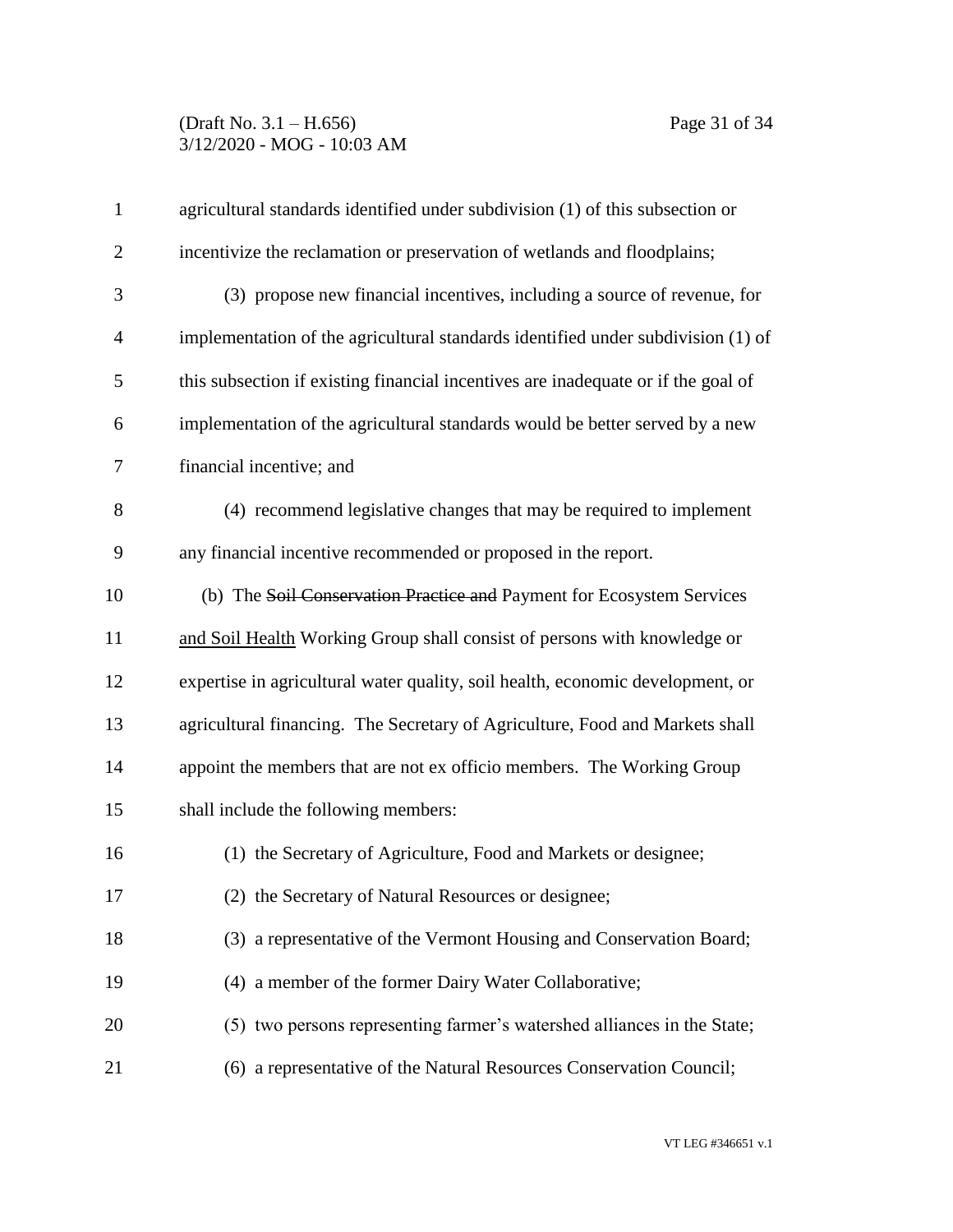# (Draft No. 3.1 – H.656) Page 32 of 34 3/12/2020 - MOG - 10:03 AM

| $\mathbf{1}$   | (7) a representative of the Gund Institute for Environment of the            |
|----------------|------------------------------------------------------------------------------|
| $\overline{2}$ | University of Vermont;                                                       |
| 3              | (8) a representative of the University of Vermont (UVM) Extension;           |
| $\overline{4}$ | (9) two members of the Agricultural Water Quality Partnership;               |
| 5              | (10) a representative of small-scale, diversified farming; and               |
| 6              | (11) a member of the Vermont Healthy Soils Coalition;                        |
| 7              | (12) a person engaged in farming other than dairy farming;                   |
| 8              | (13) a representative of an environmental organization with a statewide      |
| 9              | membership that has technical expertise or fundraising experience;           |
| 10             | (14) an agricultural economist from a university or other relevant           |
| 11             | organization within the State;                                               |
| 12             | (15) an ecosystem services specialist from UVM Extension; and                |
| 13             | $(16)$ a soil scientist.                                                     |
| 14             | $(c)(1)$ The Secretary of Agriculture, Food and Markets or designee shall be |
| 15             | the Chair of the Working Group, and the representative of the Vermont        |
| 16             | Housing and Conservation Board shall be the Vice Chair.                      |
| 17             | (2) A majority of the membership of the Working Group shall constitute       |
| 18             | a quorum.                                                                    |
| 19             | (3) The Working Group shall have the administrative, technical, and          |
| 20             | legal assistance of the Agency of Agriculture, Food and Markets.             |
| 21             | (4) The Working Group shall cease to exist on February 1, 2022.              |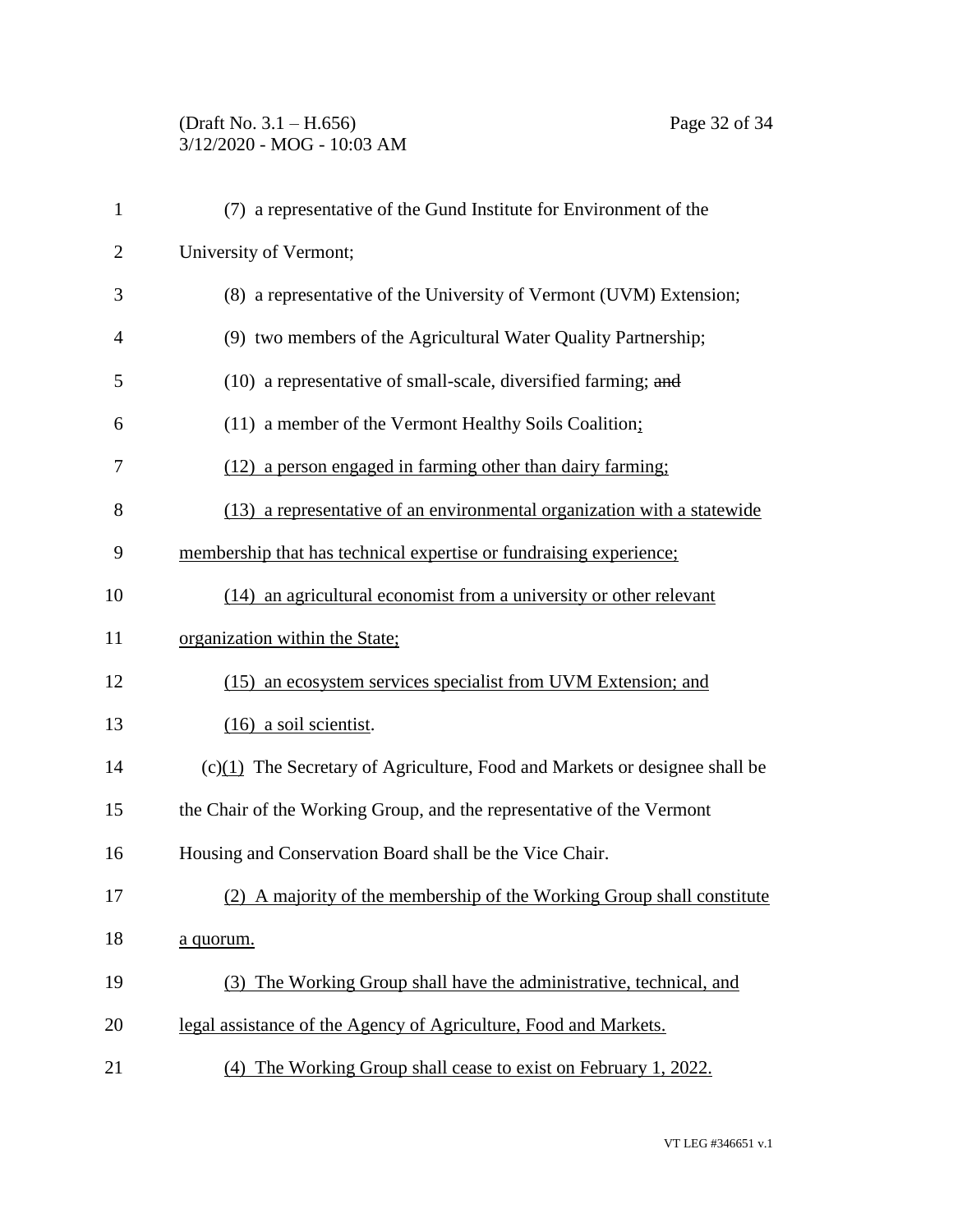| $\mathbf{1}$   | (d) On or before January 15, 2020 2022, the Secretary of Agriculture, Food          |
|----------------|-------------------------------------------------------------------------------------|
| $\overline{2}$ | and Markets shall submit to the Senate Committee on Agriculture and the             |
| 3              | House Committee on Agriculture and Forestry a report including the findings         |
| $\overline{4}$ | and recommendations of the Soil Conservation Practice and Payment for               |
| 5              | Ecosystem Services Working Group regarding financial incentives designed to         |
| 6              | encourage farmers in Vermont to implement agricultural practices that improve       |
| 7              | soil health, enhance crop resilience, and reduce agricultural runoff to waters      |
| 8              | that shall include:                                                                 |
| 9              | (1) a recommended payment for ecosystem services approach the State                 |
| 10             | should pursue that benefits water quality, flood resilience, and climate stability, |
| 11             | including ecosystem services to prioritize and capital or funding sources           |
| 12             | available for payments;                                                             |
| 13             | (2) a recommended definition of healthy soils, a recommended method                 |
| 14             | or systems for measuring soil health and other indicators of ecosystem health,      |
| 15             | and a recommended tool for modeling and monitoring soil health;                     |
| 16             | (3) a recommended price, supported by evidence or other justification,              |
| 17             | for a unit of soil health or other unit of ecosystem service or benefit provided;   |
| 18             | (4) proposed eligibility criteria for persons participating in the program;         |
| 19             | (5) proposed methods for incorporating the recommended payment for                  |
| 20             | ecosystem services approach into existing research and funding programs;            |